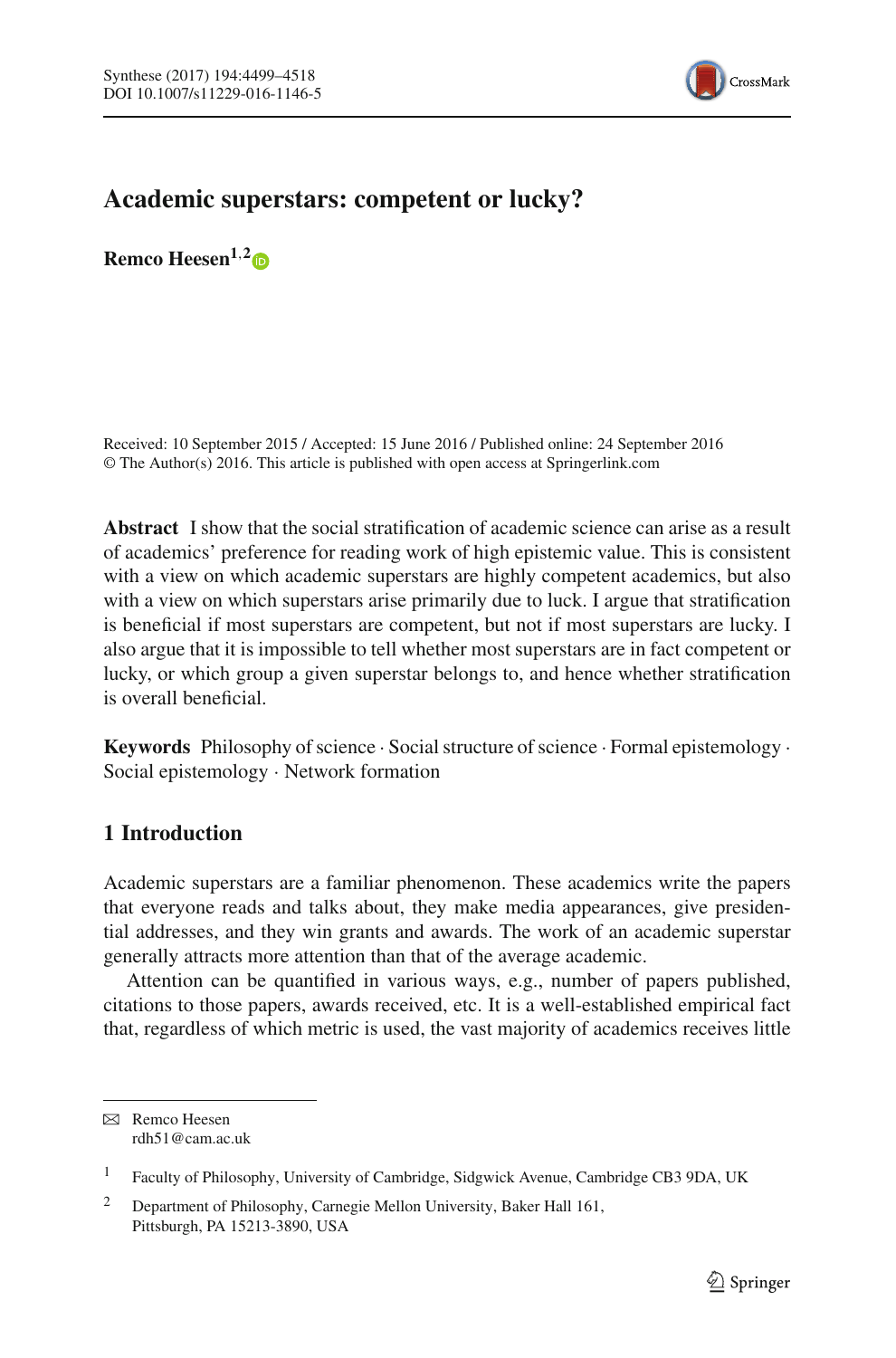attention (if any), while a rare few receive a great deal [\(Price 1965;](#page-18-0) [Cole and Cole](#page-18-1)  $1973$  $1973$ .<sup>1</sup>

T[his](#page-18-1) [fact](#page-18-1) [has](#page-18-1) [been](#page-18-1) [called](#page-18-1) [the](#page-18-1) [social](#page-18-1) [stratification](#page-18-1) [of](#page-18-1) [science](#page-18-1) [\(or](#page-18-1) [academia\)](#page-18-1) [\(](#page-18-1)Cole and Cole [1973\)](#page-18-1). Stratification is important in studying the social epistemology of science. If some academic work receives more attention than other work, this influences the flow of information in an academic community. This may affect, e.g., the consensus that an academic community settles on for a particular question.

In this paper I raise the question whether the phenomenon of stratification serves the aims of academic science.<sup>2</sup> I argue that the answer to this question depends largely on how one thinks academic superstars are distinguished from academic nobodies. In particular, what are the roles of competence and luck in distinguishing the two groups?

I start by introducing some toy models which illustrate the different roles that competence and luck might play (Sect. [2\)](#page-1-2). In this section important concepts such as "competence", "luck", "attention", and "superstars" are left at an intuitive level (to be made more precise later).

In Sect. [3](#page-4-0) I develop a formal model focusing on how academics decide which papers to read. In Sect. [4](#page-7-0) I develop the idea that papers may differ in "epistemic value" and that small differences in epistemic value can lead to large differences in attention; large enough to match the pattern of stratification described above.

Section [5](#page-12-0) returns to the notion of competence. I show that the model is consistent with a scenario in which stratification in science is purely competence-based. I argue that on this view stratification serves the aims of academic science, because it makes it easier to identify competent academics, whose past and future work is likely to be of high epistemic value.

In contrast, Sect. [6](#page-14-0) focuses on the less optimistic lessons that can be drawn from the model. I show that the model is also consistent with a scenario in which stratification is determined by a large component of randomness. Because they cannot be distinguished by their past performance, it is impossible to separate the lucky superstars from the competent ones. But the epistemic benefit of stratification derives exactly from the ability to identify competent academics, or so I argue. It follows that stratification either hinders the aims of academic science, or, if it does help, it is impossible to show this.

#### <span id="page-1-2"></span>**2 Some intuitions for competence and luck**

<span id="page-1-3"></span>The purpose of this section is to develop some intuitions for the notions of competence and luck as they will be used in this paper. Consider the following toy models.

<span id="page-1-0"></span><sup>1</sup> For example, the distribution of citations follows a "power law": the number of papers that gets cited *n* times is proportional to  $n^{-\alpha}$  for some  $\alpha$ . [Redner](#page-19-0) [\(1998\)](#page-19-0) estimates  $\alpha$  to be around 3.

<span id="page-1-1"></span><sup>&</sup>lt;sup>2</sup> Some care should be taken in using the phrase "the aims of academic science". Academic science is not a monolithic enterprise, uniformly directed at some aim or set of aims. Here I seek to identify ways in which stratification may be beneficial or harmful to groups of academics and academic institutions, as distinct from the ways individual academics may be helped or harmed by their own place in this stratified social structure. This introduction uses "the aims of academic science" as a shorthand for that. In the rest of the paper I will be more specific.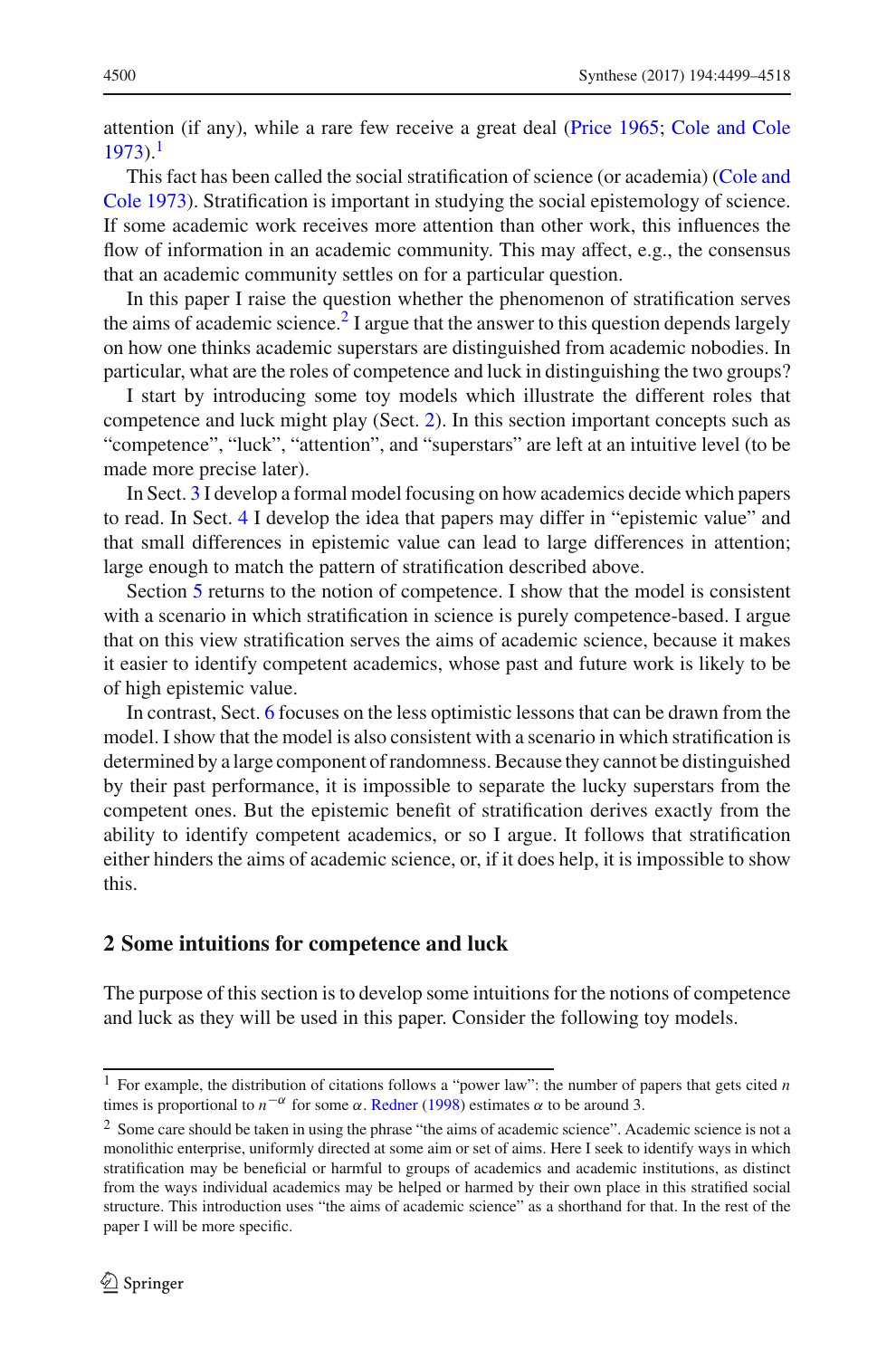**Toy Model 1** Suppose a group of scientists are interested in the same experiments. Suppose also that each scientist has a fixed amount of time to perform experiments; perhaps they are all in a one-year post-doc and they need to produce a paper at the end of it. Suppose further that the more competent a scientist is, the more replications she can perform in that time. And suppose finally that the work of a scientist who has performed more replications receives more attention. It follows that the superstars $3$  in this toy model are exactly the most competent scientists.

Here, differences in productivity among the scientists are the result of differences in competence. Contrast a case in which differences in productivity among scientists are entirely random.

<span id="page-2-2"></span>**Toy Model 2** Consider again a group of scientists who have a fixed amount of time to perform experiments. But now suppose that the equipment available to each scientist restricts their productivity so that each scientist can perform exactly *n* replications in the available time. However, the equipment is not perfectly reliable, so that each replication succeeds (yields usable data) with probability  $\alpha$ , and fails with probability  $1 - \alpha$ .

Suppose as before that the work of those scientists who performed more replications receives more attention. Since in this toy model the only difference between the scientists is in the probabilistic behavior of their equipment, the superstars are those lucky scientists for whom all *n* replications succeed (which happens with probability  $\alpha^n$  if the success probabilities are independent).

What is the difference between these two toy models? From an external perspective, not much. A group of scientists perform some experiments, and those who come up with more replications receive more attention.

Intuitively, the difference from an internal perspective is that there is something systematic about differences in competence that does not exist when the differences are due to luck. In the first toy model, we should expect the same scientists to perform the most replications next year. Whereas in the second model, all scientists are equally likely to have a lot of successful replications in the next year, except insofar as their differential productivity in the previous year has affected their employment or funding situation.

This will be the key difference between competence and luck in the discussion of competent and lucky superstars in Sects. [5](#page-12-0) and [6.](#page-14-0) Competent superstars are those for whom good past academic work is predictive of good future academic work, while lucky superstars are those for whom good past academic work is not indicative of the value of their future work.<sup>[4](#page-2-1)</sup>

<span id="page-2-0"></span><sup>&</sup>lt;sup>3</sup> If the scientists are post-docs, most likely none of them are superstars in an absolute sense. The "superstars" in this community are relative: their work receives more attention than that of the other post-docs in this group. In an absolute sense, "rising stars" might be a more appropriate name. Cf. my discussion of the Matthew effect in Sect. [5.](#page-12-0)

<span id="page-2-1"></span><sup>4</sup> Although Louis Pasteur's claim that "Fortune favors only the prepared mind" suggests otherwise. See [McKinnon](#page-19-1) [\(2014](#page-19-1)) and [Merton and Barber\(2004](#page-19-2), Chap. 9) for discussion of the relation between competence and luck. The kind of luck that results from competence counts as competence as far as this paper is concerned. My aim is to take seriously the implications of the possibility of a kind of luck that is independent from competence.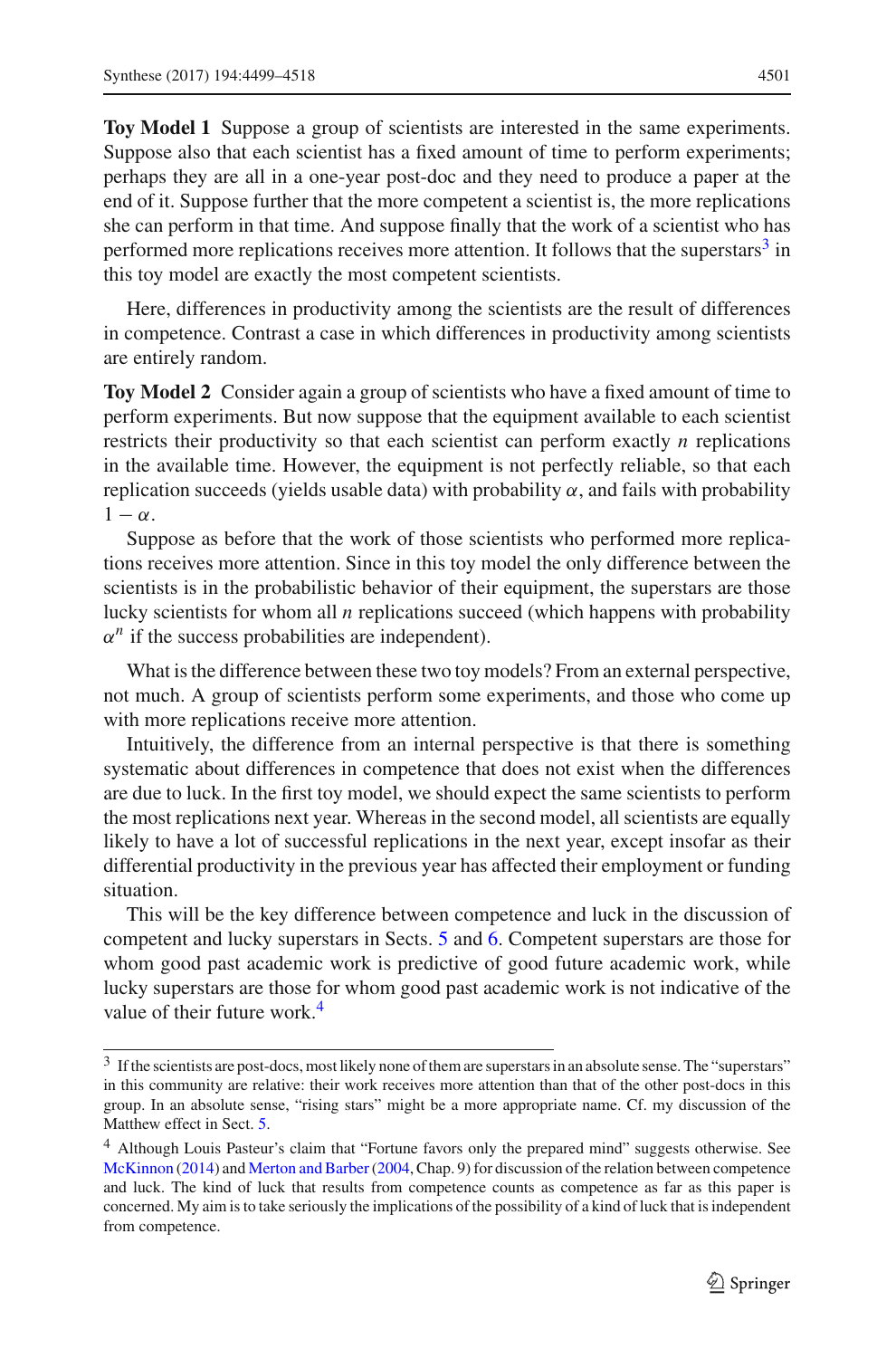The next toy model includes both factors—competence and luck—at the same time. It seems plausible that in such a situation, the systematic contribution of competence outweighs the unsystematic contribution of luck. But Proposition [1,](#page-3-0) below, shows that this is not necessarily the case.

<span id="page-3-1"></span>**Toy Model 3** Suppose as before that scientists have time to perform *n* replications, each of which succeeds or fails independently from the others with some fixed probability. Competence is reflected in the value of that probability. Suppose further that there are just two types of scientists: average scientists, whose success probability for each replication is α, and good scientists, whose success probability is  $β$  (0 <  $α < β < 1$ ). As before the superstars are those scientists for whom all *n* replications succeed.

Let  $p$  denote the proportion of good scientists. It seems plausible that good scientists are rare: most scientists are of average quality. It turns out that if good scientists are sufficiently rare, the chance that a given superstar is a good scientist may be arbitrarily small.

To make this more precise, suppose one draws a scientist at random from the group. Let  $g$  denote the proposition that the scientist drawn is a good scientist and let  $s$  denote the proposition that the scientist is a superstar.

**Proposition 1** *For all*  $\varepsilon > 0$  *there exists a proportion of good scientists*  $p \in (0, 1)$ *such that*  $Pr(g | s) < \varepsilon$ *.* 

*Proof* Let  $\varepsilon > 0$ . Assume  $\varepsilon < 1$  (otherwise the result is trivial). Choose  $p = \frac{\alpha^n \varepsilon}{\beta^n (1-\varepsilon) + \alpha^n \varepsilon}$ . Since the superstars are those for whom all replications succeed,  $Pr(s | g) = \beta^n$  and  $Pr(s | \neg g) = \alpha^n$ . Therefore

<span id="page-3-0"></span>
$$
\Pr(g \mid s) = \frac{\Pr(s \mid g)p}{\Pr(s \mid g)p + \Pr(s \mid \neg g)(1 - p)}
$$

$$
= \frac{\frac{\beta^n \alpha^n \varepsilon}{\beta^n (1 - \varepsilon) + \alpha^n \varepsilon}}{\frac{\beta^n \alpha^n \varepsilon + \alpha^n \beta^n (1 - \varepsilon)}{\beta^n (1 - \varepsilon) + \alpha^n \varepsilon}} = \frac{\alpha^n \beta^n \varepsilon}{\alpha^n \beta^n} = \varepsilon.
$$

 $\Box$ 

Note that while competence and luck are both present in Toy Model [3,](#page-3-1) their effects are modulated by how they affect the number of replications each scientist is able to perform. That is, whether a given scientist becomes a superstar is not directly a function of how competent or lucky they are, but rather a function of how their competence or luck translates into replications.

These toy models have a number of unrealistic features. The idea that whether a scientist becomes a superstar depends only on the number of replications they perform is one of them. While this assumption will be dropped in the next section, I retain the idea that competence and luck do not affect superstar status directly, but rather via what I will call the "epistemic value" of papers. In the next two sections I make the notions of epistemic value, attention, and superstars more precise, and show how small differences in epistemic value among papers can generate the characteristic pattern of social stratification in science. This is consistent with either competence, luck, or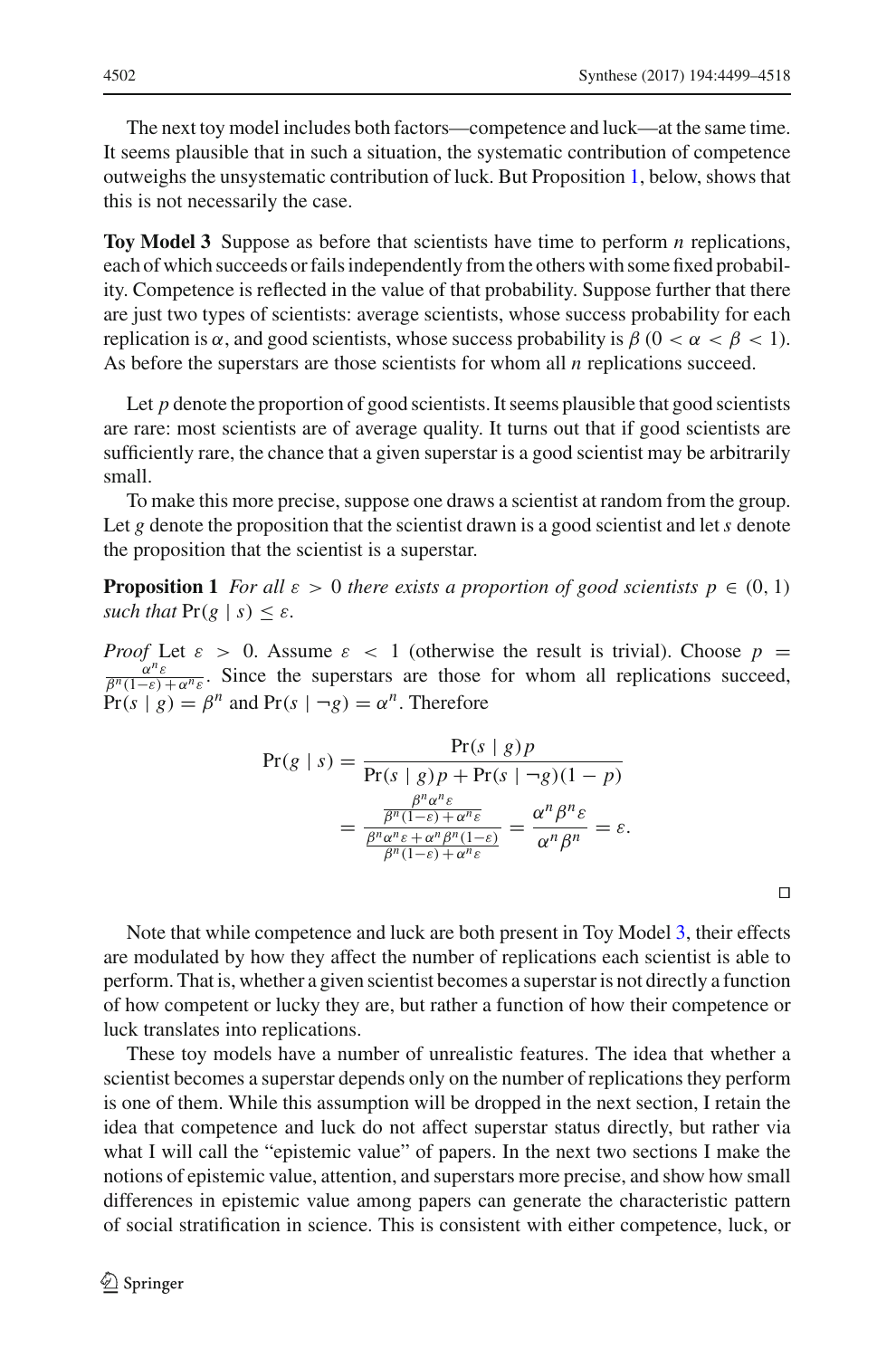a combination of both being responsible for creating differences in epistemic value between papers. I return to discussing competence and luck explicitly in Sects. [5](#page-12-0) and [6.](#page-14-0)

## <span id="page-4-0"></span>**3 A model of academics reading papers**

This section presents a formal model of information exchange in an academic community. The guiding idea is that each academic does some experiments and publishes the results in a paper. Academics may then choose to read each other's papers depending on their interests. The model focuses on the "short run", that is, academics' reading behavior in the context of one research project or paper.

Viewing the academics as nodes and the choice to read a paper as a (directed) edge yields a network. In Sect. [4](#page-7-0) the idea of "attention for academic work" is given a precise interpretation using a concept from network theory: the in-degree. Because the structure of this network depends on the academics' choices, this is a model of (strategic) network formation in the sense of [Jackson and Wolinsky](#page-18-2) [\(1996](#page-18-2)).<sup>[5](#page-4-1)</sup>

The purpose of this model is to show that certain small differences among papers are sufficient to generate patterns in the resulting network that are similar to those observed in real academic networks. That is, most academic work receives little or no attention, while a small amount of work receives a great deal of attention (a phenomenon I called stratification in the Sect. [1\)](#page-0-0).

The results obtained from the model show that the mechanisms of competence and luck I outlined in Sect. [2](#page-1-2) are (at least in principle) sufficient for generating the pattern of stratification observed empirically. This secures the foundations for the subsequent discussion of these mechanisms: if either competence or luck can create these patterns, we may legitimately ask if either or both of them do.

It may be remarked that the characteristic pattern of social stratification in science already has a standard generating mechanism in the literature. This mechanism is described by so-called preferential attachment models [\(Barabási and Albert 1999](#page-18-3)). In a preferential attachment model new papers cite older papers proportional to the number of citations that older paper already has.

It can be shown that this generates a power law distribution of citations with an exponent equal to three [\(Barabási and Albert 1999](#page-18-3)). This is very close to what is observed in real citation data [\(Redner 1998](#page-19-0), cf. footnote [1\)](#page-1-0). While this is illuminating in many contexts (for example, in relating citations to other social phenomena where power laws occur), it does not address the question at issue in this paper for the following reason.

<span id="page-4-1"></span><sup>5</sup> Contrast this with recent philosophical work on epistemic networks, which compared the performance of different network structures on various epistemic desiderata [\(Zollman 2010;](#page-19-3) [Grim et al. 2013\)](#page-18-4). In this work the network structures being compared are fixed in advance, rather than formed endogenously. Such work is thus [complimentary](#page-18-2) [to](#page-18-2) [the](#page-18-2) [type](#page-18-2) [of](#page-18-2) [model](#page-18-2) [considered](#page-18-2) [here.](#page-18-2) [However,](#page-18-2) [this](#page-18-2) [paper](#page-18-2) [differs](#page-18-2) [from](#page-18-2) Jackson and Wolinsky [\(1996](#page-18-2)) in that pairwise stability and other notions of equilibrium are not a key issue. This is because forming an edge in my model is a unilateral act (an academic does not need another academic's permission to read her paper). In the terminology of [Zollman](#page-19-4) [\(2013,](#page-19-4) Sect. 2), this is a "one way, one pays" information transmission model without second-hand communication.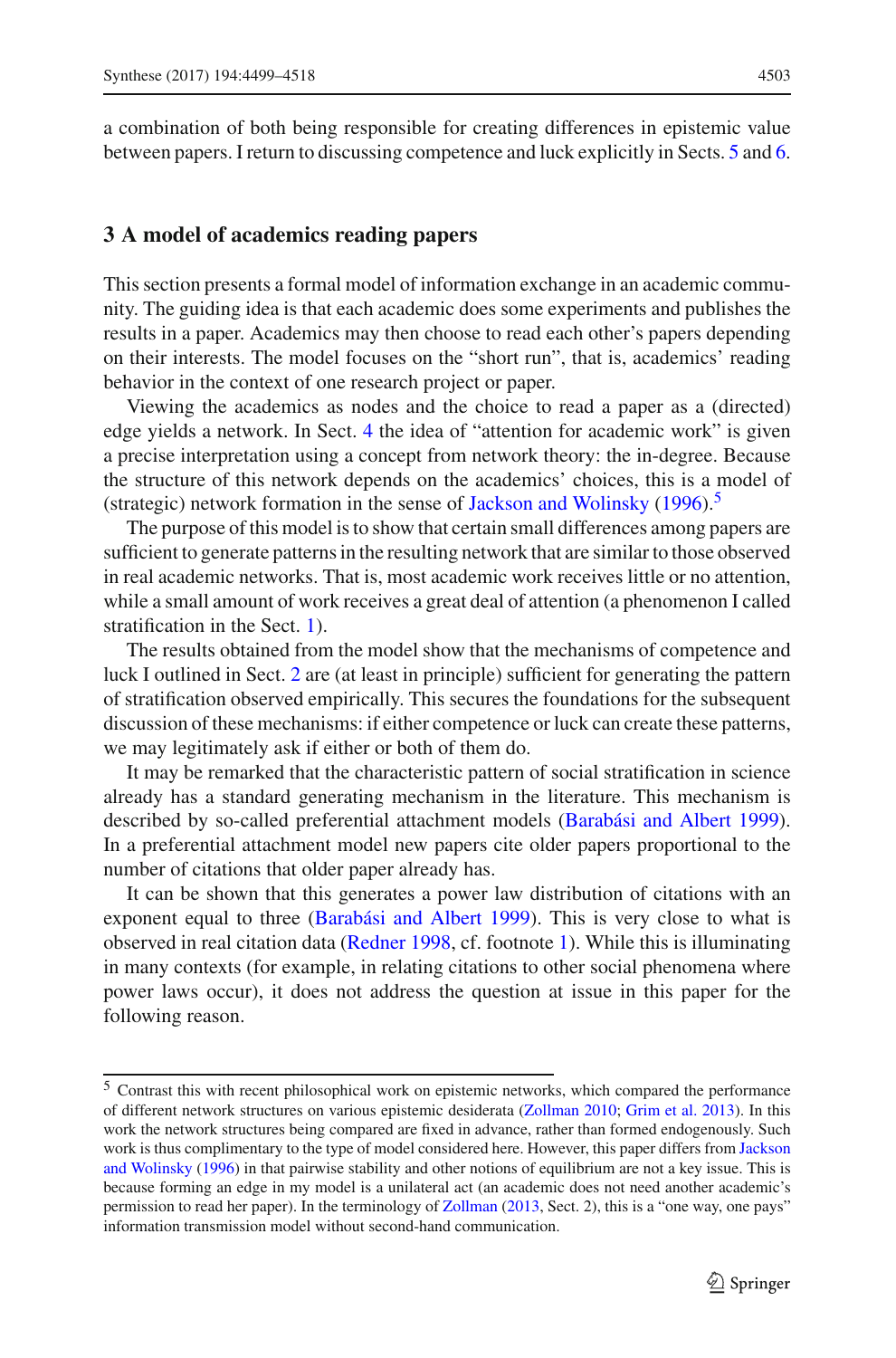Preferential attachment models do not include any features that distinguish papers from one another (other than their number of citations). So these models can only explain how existing differences in citations get exacerbated, not where these differences came from. In particular, the epistemic dimension of science (or: its content) is abstracted away entirely. The model of this paper, at minimum, introduces a way of talking about this.

Consider an academic community, modeled as a set *I*. Each element  $i \in I$  represents an individual academic. *I* is best thought of as consisting of academics at a similar stage in their career, e.g., a group of post-docs. *I* is assumed to be finite.

Each academic, as part of her own research, performs some "experiments".<sup>6</sup> Suppose there are *m* experiments one might do. Each academic's research involves doing each of these experiments some (possibly zero) number of times. Write  $n(i, j)$  to denote the number of times academic *i* performs experiment *j*.

The set of results of academic *i*'s experiments is called her information set  $A_i$ . Experiments are modeled as random variables, with different experiments corresponding to different probability distributions, so an information set is a set of random variables. Information set  $A_i$  thus contains  $n(i, j)$  random variables for each experiment *j*.

The number of random variables of each type is the main feature I use to distinguish information sets. On a strict interpretation, this is a modest generalization of the number of replications that I used in Sect. [2.](#page-1-2) But there is an alternative interpretation on which the experiments refer to different categories academics might use to evaluate each other's work (e.g., Kuhn's accuracy, simplicity, and fruitfulness), and the number of replications of each experiment gives the score of the academic's work in that category. More on this in Sect. [4.](#page-7-0)

Each academic publishes her information in a paper. In this "short run" model, each academic publishes a single paper, and this paper contains all the information in her information set.<sup>[7](#page-5-1)</sup>

A generalization of my model would have separate sets of academics and papers, with an information set for each paper. This allows for academics who publish multiple papers, and academics without papers. For example, if *I* is a group of post-docs, senior academics may be included without papers: their reading choices may influence who among the post-docs becomes a superstar, but their own papers are irrelevant. Results qualitatively similar to those presented in Sect. [4](#page-7-0) can be derived for this generalization.

<span id="page-5-0"></span><sup>6</sup> While I use the word "experiment" to refer to individual research units, I do not intend to restrict the model to academic fields that perform experiments. One "experiment" could be one collision of particles in particle physics, one subject examined in a medical or psychological study, or one text studied in a corpus analysis.

<span id="page-5-1"></span><sup>7</sup> Thus, information sets are characteristics that differentiate the academics (nodes) in the network. Information sets consist of random variables. This generalizes [Anderson](#page-18-5) [\(2016\)](#page-18-5), where academics' information consists of deterministic bits (called "skills" by [Anderson](#page-18-5)). [Anderson'](#page-18-5)s model in turn generalizes the early network formation models [\(Jackson and Wolinsky 1996;](#page-18-2) [Bala and Goyal 2000\)](#page-18-6), where information is additive and each node has exactly one unit of it. Creating a model of strategic network formation with heterogeneous nodes and stochasticity constitutes the main technical innovation of this paper (discussed in more detail in [Heesen 2016](#page-18-7)).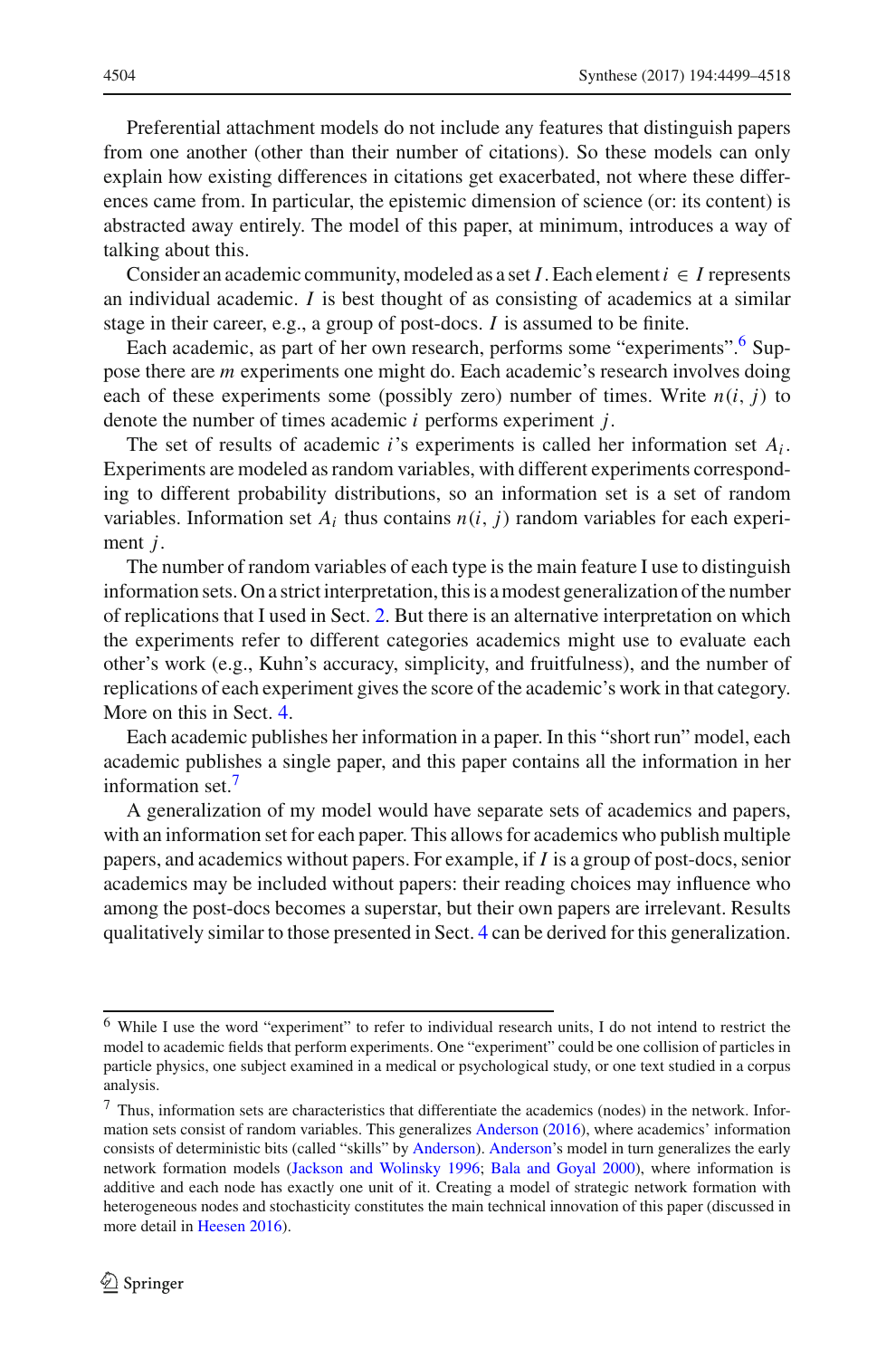Academics can read each other's papers. Reading a paper means learning the information in the information set of the academic who wrote the paper.<sup>[8](#page-6-0)</sup> The only information that is transferred is that in the information set of the academic whose paper is being read: the academic who wrote the paper does not learn anything as a result of this interaction<sup>9</sup>, nor is there any second-hand transfer of information.<sup>10</sup>

What (strategic) decisions do the academics need to make, and what do they know when they make them? Each academic needs to decide which papers to read. I do not consider the order in which the different academics make their decisions. That is, academics do not know what other academics are reading, or if they do, they ignore this information. But I do allow that individual academics make their decisions sequentially: after reading a paper they may use what they have learned in deciding what to read next (or whether to stop reading). After all, often one only becomes interested in reading a paper after reading some other paper, and such a decision can be made on short notice.

In contrast, due to the time and cost involved in designing and running an experiment, which experiments to run is not changed as easily. I assume that in the "short run", which this model focuses on, it cannot be changed at all. The type and number of experiments performed by each academic is taken as fixed. The model can be viewed as looking only at the time associated with a single research project: doing some experiments and exchanging results with epistemic peers. More on the import of this assumption in Sects. [5](#page-12-0) and [6.](#page-14-0)

Academics are assumed to know, before choosing to read a paper, how many replications of each type of experiment it contains (that is, they know the values  $n(i, j)$  for all *i* and *j*). My justification for this assumption is as follows.<sup>11</sup> The time required to search for papers on a certain subject (perhaps looking at some titles and abstracts) is negligible compared to the time required to actually read papers and obtain the information in them. Idealizing somewhat, I suppose that the title and abstract contain enough information to determine the type and number of experiments, but not enough to learn the results in full detail. Alternatively, in relatively small academic communities this assumption may be justified because everyone knows what everyone else is working on through informal channels.

<span id="page-6-0"></span><sup>8</sup> Academics learn each other's experimental results (or evidence) not each other's conclusions as expressed, say, in a posterior probability. In this sense my model differs from that of [Aumann](#page-18-8) [\(1976](#page-18-8)). If academics only learn each other's posterior on some set of possible worlds, they may not actually learn anything substantial [\(Geanakoplos and Polemarchakis 1982](#page-18-9), Proposition 3).

<span id="page-6-1"></span><sup>&</sup>lt;sup>9</sup> [Zollman](#page-19-4) [\(2013,](#page-19-4) Sect. 2) calls this "one way" information transmission. In contrast, "two way" information transmission occurs when an edge in the network allows information to flow in both directions, such as may happen when two academics meet at a conference. But since information is transmitted through reading in the present model, "one way" transmission seems like the more appropriate assumption.

<span id="page-6-2"></span><sup>10</sup> That is, if academic *i* has read academic *i* 's paper, and then a third academic reads academic *i*'s paper, the third academic only learns the contents of the information set of academic *i*, not of academic *i* . In this way my model differs from other information transmission models, e.g., those by [Jackson and Wolinsky](#page-18-2) [\(1996](#page-18-2)) and [Bala and Goyal](#page-18-6) [\(2000\)](#page-18-6). There are two reasons for this. First, academic *i*'s paper presumably focuses on reporting academic *i*'s experimental results, not those she learned from others. Second, even if some iterated transfer of information happened, and the third academic learned something interesting about academic *i*'s work this way, one might expect her to then read the paper by academic *i*' as well.

<span id="page-6-3"></span> $11$  Cf. Sect. [6,](#page-14-0) where I argue that dropping this assumption does not affect the conclusions I draw there.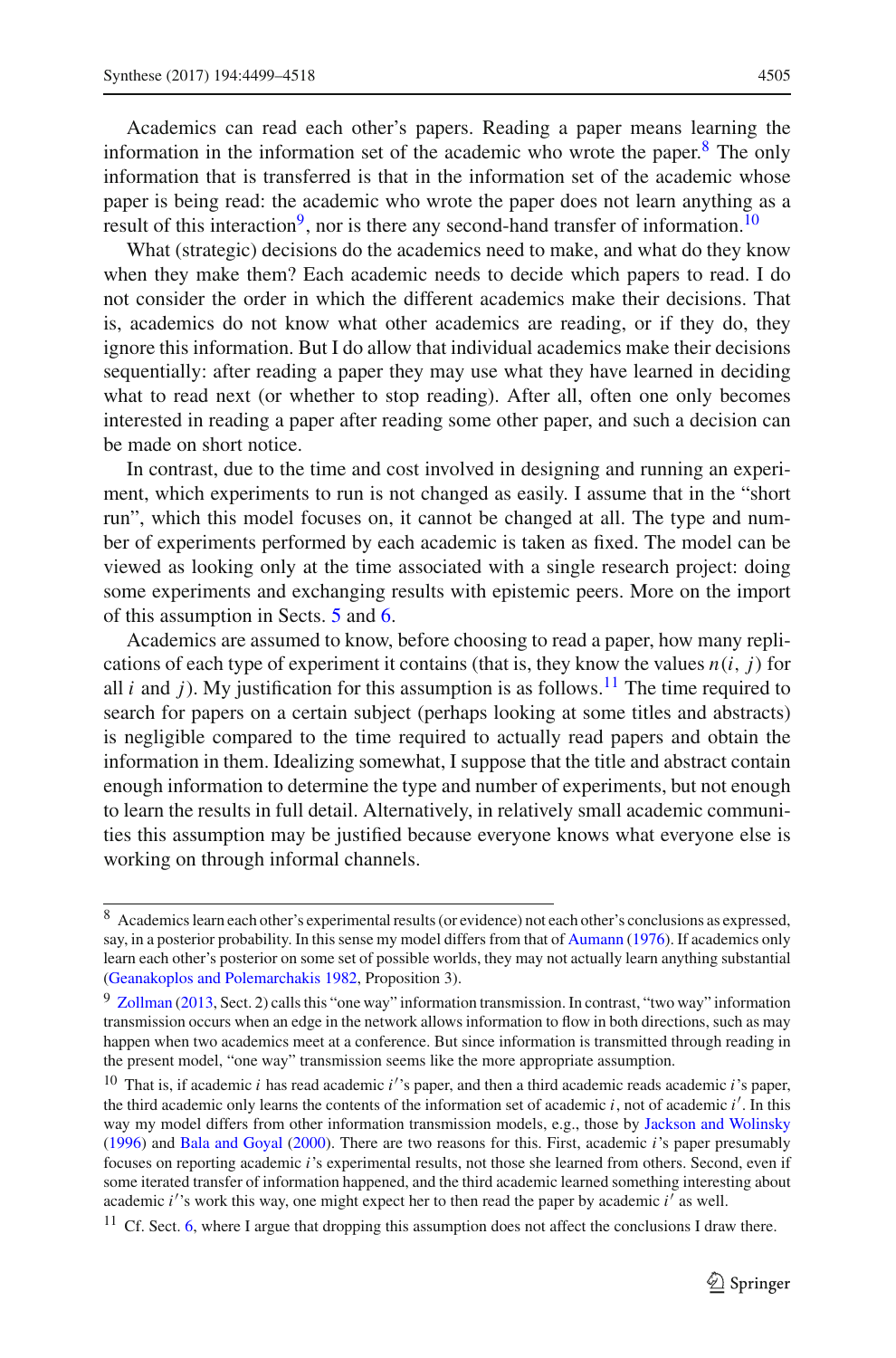So academics choose sequential decision procedures [\(Wald 1947](#page-19-5)), which specify what to read as a function of information gained from their own research and papers they have already read. Because that information takes the form of random variables, the decision procedure itself is also random. A simple example illustrates this.

*Example 1* Suppose that there are two possible worlds, *a* and *b*. Suppose that there is one experiment and each academic has performed that experiment once. In world *a*, the experiment outputs either a zero or a one, each with probability 1/2. In world *b* the experiment always outputs a one. So upon observing a zero an academic is certain to be in world *a*.

Consider an academic who initially thinks she is equally likely to be in either world and uses the decision procedure "read papers until you are at least 99% certain which world you are in". Assume world *a* is the actual world. Then she reads no papers with probability 1/2 (if her own experiment yields a zero), one paper with probability 1/4 (if she saw a one but the first paper she reads has a zero), and so on. So a decision procedure does not specify which papers to read, but it specifies the probability of reading them.

In the next section I put some constraints on the way academics choose a sequential decision procedure.

#### <span id="page-7-0"></span>**4 Superstars in the model**

How do academics choose which papers to read? One might want to assume that academics have some form of utility function which they maximize. But this has a number of problems: whether (expected) utility maximization can provide a good model of rationality is controversial; and even if it is a good model of rationality academics may not act rationally so the descriptive power of the model may be poor.

Moreover, one would need to argue for the specific form of the utility function, requiring a detailed discussion of academics' goals. For example, if academics aim only at truth an epistemic utility function may be needed, and it is not clear what that should look like [\(Joyce 1998](#page-18-10); [Pettigrew 2016](#page-19-6)). If they aim only at credit or recognition (as in [Strevens 2003](#page-19-7)), a pragmatic utility function is needed. If they aim at both truth and credit (as seems likely) these two types of utility function must be combined [\(Kitcher 1993](#page-18-11), Chap. 8; see also [Bright 2016](#page-18-12) for a comparison of these three types of utility function), and if they have yet other goals things get even more complicated.

Here I take a different approach. I state two assumptions, or behavioral rules, that constrain academics' choices to some extent (although they still leave a lot of freedom). I then show that these assumptions are sufficient for the appearance of superstars in the model.

For those who think that, despite the problems I mentioned, academics' behavior should be modeled using (Bayesian) expected utility theory, I show that a wide range of utility functions would lead academics to behave as the assumptions require (see theorems [1](#page-9-0) and [2\)](#page-10-0). For those who are impressed by the problems of that approach, I argue that one should expect academics to behave as the assumptions require even if they are not maximizing some utility function.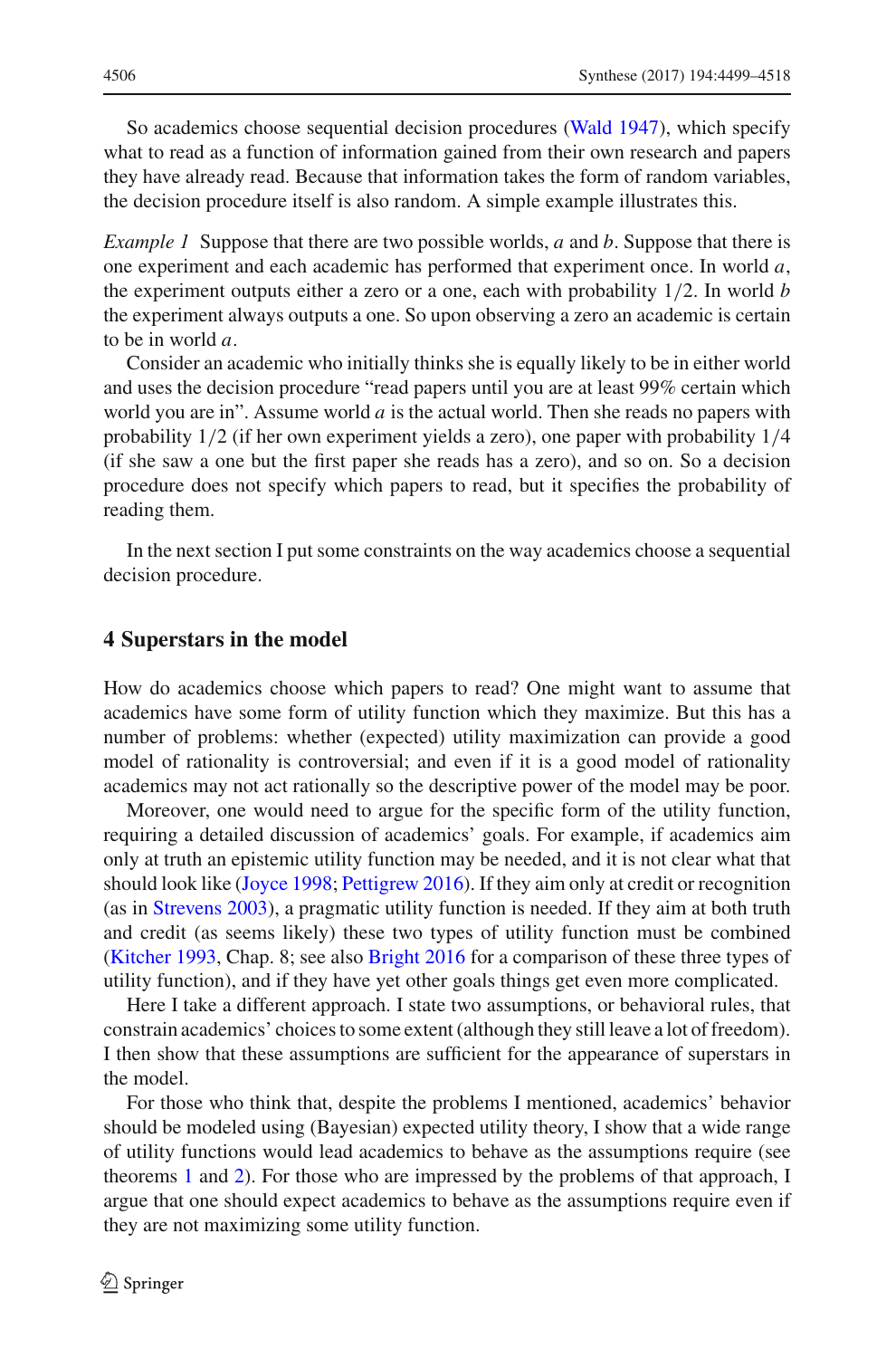The first assumption relies on the notion that a paper may have higher epistemic value than another. I first state the formal definition of higher epistemic value and the assumption before discussing how they are intended to be interpreted.

Consider the information sets (i.e., papers) of two academics, *i* and *i* . Say that academic *i*'s paper is of higher epistemic value than academic *i* 's paper if academic *i* has performed at least as many replications of each experiment as academic *i* , and more replications overall. Formally,  $A_i$  is of higher epistemic value than  $A_i$  (written  $A_{i'} \nsubseteq A_i$ ) if  $n(i, j) \geq n(i', j)$  for all experiments *j*, with  $n(i, j) > n(i', j)$  for at least one  $j$ <sup>[12](#page-8-0)</sup>

The "higher epistemic value" relation is a partial order. For example, if academic *i* has performed experiment 1 ten times and experiment 2 zero times, and academic 2 has performed experiment 1 zero times and experiment 2 five times, neither paper has higher epistemic value than the other.

**Assumption 1** (Always Prefer Higher Epistemic Value). If academic *i*'s paper has higher epistemic value than academic *i*'s  $(A_i \subseteq A_i)$  then other academics prefer to read academic *i*'s paper over academic *i* 's.

On a strict interpretation, Always Prefer Higher Epistemic Value requires that academics prefer to read papers that contain more replications (of those experiments that they are interested in reading about in the first place). For example in the medical sciences, where the number of replications might refer to the number of patients studied, a higher number of replications would correspond to more reliable statistical tests, and would as such be preferable.

The strict interpretation, however, probably has limited application. Academics presumably care about more than just the quantity of data in a paper when they judge its epistemic value (although it should be noted that Always Prefer Higher Epistemic Value will usually not fix academics' preferences completely, leaving at least some room for other considerations to play a role). For example, an important consideration may be what, if any, theoretical advances are made by the paper. How could such a consideration be incorporated in the model?

One suggestion is to consider the theoretical advances made by the paper as an additional experiment, and to define the number of replications of the additional experiment as a qualitative measure of the importance of the theoretical advances. Assuming that academics will mostly agree on the relative importance of theoretical advances this idea can be made to fit the structure of the model.

This suggests a looser interpretation of the notion of higher epistemic value in Always Prefer Higher Epistemic Value (one I alluded to in Sect. [3\)](#page-4-0). On this interpretation the different "experiments" are categories academics use to judge the epistemic value of papers, and "replications" are just a way to score papers on these categories. Always Prefer Higher Epistemic Value then says that academics will not read a paper if another paper is available that scores at least as well or better on all categories.<sup>13</sup>

<span id="page-8-0"></span><sup>&</sup>lt;sup>12</sup> The reason for the " $\Box$ " notation is that this relation among information sets is closely related to the usual set-theoretic relation of inclusion "⊂". See [Heesen](#page-18-7) [\(2016](#page-18-7), Sect. 2.2) for more on this.

<span id="page-8-1"></span><sup>&</sup>lt;sup>13</sup> More formally, academics only read papers on the Pareto frontier. But note that the Pareto frontier may change with each paper that is read. Any paper may eventually get read by a given academic;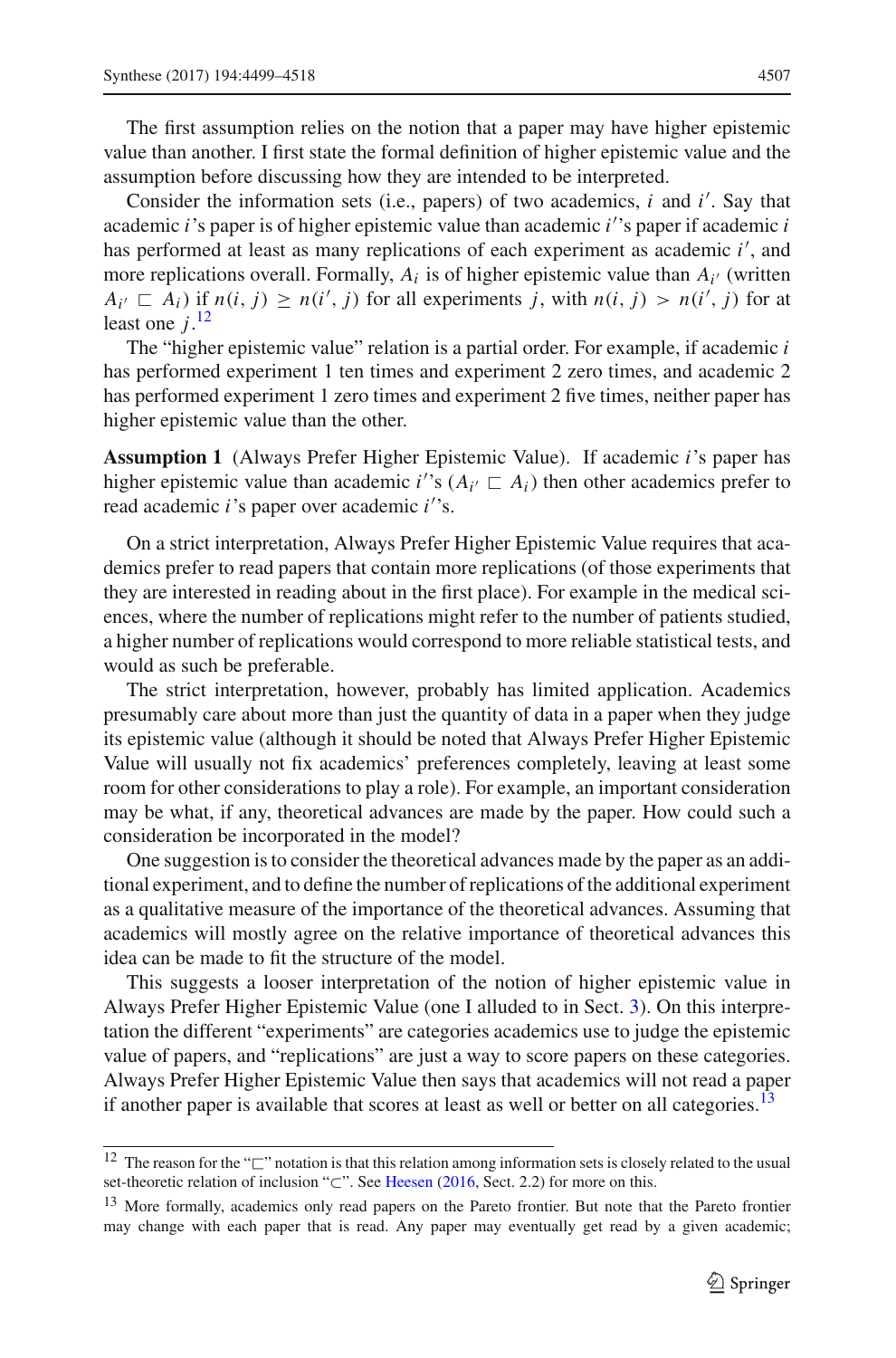The loose interpretation makes a more complete picture of academics' judgments of epistemic value possible, at the cost of some level of formal precision. But on either interpretation Always Prefer Higher Epistemic Value may be unrealistically simple. Given that there is, to my knowledge, no research trying to model academics' decisions what to read, Always Prefer Higher Epistemic Value should be read as a tentative first step. Future research may fruitfully explore improved or alternative ways of making the factors that go into such decisions formally precise.

The second assumption gets its plausibility from the observation that there is a finite limit to how many papers an academic can read, simply because it is humanly impossible to read more. More formally, there exists some number *N* (say, a million) such that for any academic the probability (as implied by her decision procedure) that she reads more than *N* papers is zero.

But rather than making this assumption explicitly, I assume something strictly weaker: that the probability of reading a very large number of papers is very small.

**Assumption 2** (Bounded Reading Probabilities). Let  $p_i$   $\Lambda_n$  denote the probability that academic *i* reads the papers of at least *n* academics with information set *A*. [14](#page-9-1) For every  $\varepsilon > 0$ , there exists a number N that does not depend on the academic or the size of the academic community, such that  $n \cdot p_{i,A,n} \leq \varepsilon \cdot p_{i,A,1}$  for all  $n > N$ .<sup>[15](#page-9-2)</sup>

So Bounded Reading Probabilities says that for very high numbers, the probability of reading that number of papers is very small, independent of the academic reading or the size of the academic community. If, as I suggested above, no academic ever reads more than a million papers, then  $p_{i,A,n} = 0$  for all *i* and *A* whenever *n* is greater than a million, and so the assumption would be satisfied.

As I indicated, these assumptions are not only independently plausible, but are also satisfied by Bayesian academics (who maximize expected utility) under quite general conditions. The most important of these conditions is that reading a paper has a fixed cost *c*. This cost reflects the opportunity cost of the time spent reading the paper.<sup>16</sup>

<span id="page-9-0"></span>The relation between my assumptions and Bayesian rationality is expressed in the following two theorems. The proofs are given in [Heesen](#page-18-7) [\(2016,](#page-18-7) Sect. 3).

**Theorem 1** *If c* > 0 *and if each replication of an experiment is probabilistically independent and has a positive probability of changing the academic's future choices, then the way a fully Bayesian rational academic chooses what to read satisfies Always Prefer Higher Epistemic Value.*

Footnote 13 continued

Always Prefer Higher Epistemic Value merely requires that the academic first reads any papers of higher epistemic value than that paper.

<span id="page-9-1"></span><sup>14</sup> An academic has information set *A* if her information set contains the same number of realizations of each experiment as *A* does. See [Heesen](#page-18-7) [\(2016,](#page-18-7) Sect. 2.2) for more on what this means formally.

<span id="page-9-2"></span><sup>&</sup>lt;sup>15</sup> Note that the assumption distinguishes the number of times the academic reads a paper with a given information set. This is because for technical reasons, I need to distinguish between cases where *pi*,*A*,1 is zero (i.e., the academic never reads any papers with information set *A*) and cases where  $p_{i,A,1}$  is positive. But for interpreting the assumption this is mostly irrelevant, because the number of papers with a given information set an academic reads is always less than the total number of papers she reads.

<span id="page-9-3"></span><sup>&</sup>lt;sup>16</sup> Note also that without such a cost the unrealistic and uninteresting result would be that academics read every paper [\(Good 1967\)](#page-18-13). For this reason a cost is commonly included in models of this kind [\(Zollman](#page-19-4) [2013,](#page-19-4) Sect. 2).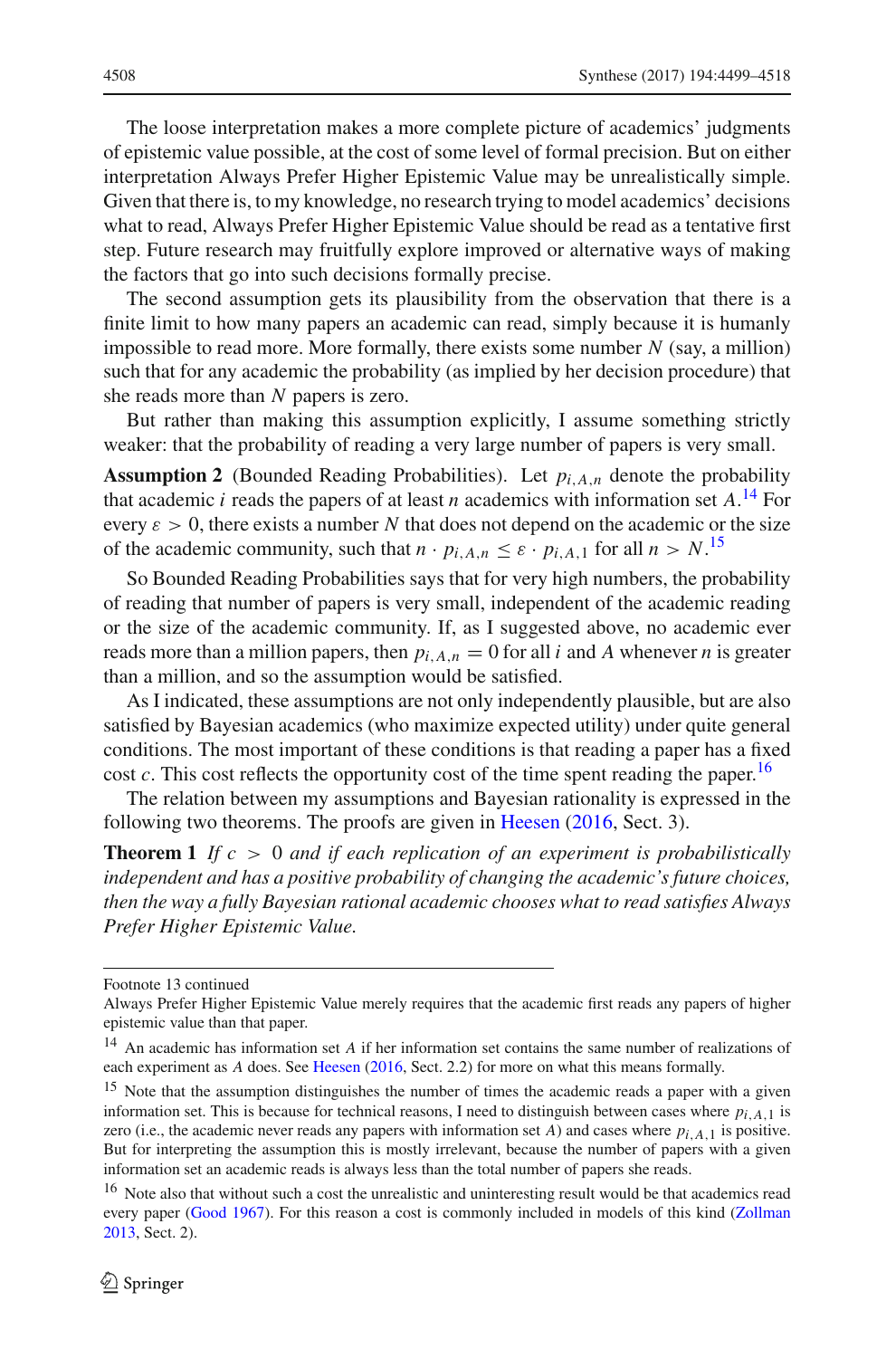

<span id="page-10-2"></span>**Fig. 1** Two networks for small academic communities. The network on the left is highly stratified (academic 7 has in-degree 6 while the other academics have in-degree 0). The network on the right is egalitarian (all academics have in-degree 1)

<span id="page-10-0"></span>**Theorem 2** *If c* > 0 *and if each replication of an experiment is probabilistically independent, then a community of fully Bayesian rational academics with the same prior probabilities over possible worlds and the same utility functions chooses what to read in a way that satisfies Bounded Reading Probabilities.*

Now consider the graph or network formed by viewing each academic as a node, and drawing an arrow (called an arc or directed edge in graph theory) from node *i* to node *i* whenever academic *i* reads academic *i* 's paper.[17](#page-10-1)

In order to study social stratification in this network, I need a metric to identify superstars. A natural idea suggests itself: rank academics by the number of academics who read their work. In the network, the number of academics who read *i*'s work is simply the number of arrows ending at *i*. In graph-theoretical terms, this is the in-degree of node *i*. This idea is illustrated in Fig. [1.](#page-10-2)

If, as the empirical evidence suggests, science is highly stratified, then one should expect large differences in in-degree among academics. Theorem [3,](#page-11-0) below, says that this is exactly what happens in my model.

The theorem relates the average in-degrees of academics (denoted, e.g.,  $\mathbb{E}[d(A)]$ ) for the average in-degree of an academic with information set  $A$ ).<sup>18</sup> In particular, it relates the average in-degrees of academics with information sets *A* and *B* to that of academics with information sets  $A \sqcup B$  and  $A \sqcap B$ . An academic has information set  $A \sqcup B$  if she has performed each experiment as many times as an academic with information set *A* or an academic with information set *B*, whichever is higher (whereas an academic with information set  $A \sqcap B$  takes the lower value for each experiment).<sup>[19](#page-10-4)</sup>

<span id="page-10-1"></span><sup>&</sup>lt;sup>17</sup> More formally, the graph of interest is  $G = (I, \{(i, i') \in I^2 \mid i \text{ reads } i'\})$ , where *I* is the set of nodes and  $\{(i, i') \in I^2 \mid i \text{ reads } i'\}$  is the set of arcs.

<span id="page-10-3"></span><sup>18</sup> Recall that an academic has information set *A* if her information set contains the same number of realizations of each experiment as *A* does.

 $\mathbb{E}[d(A)]$  denotes an average in two senses. First, it averages over all academics with information set *A*. Second, it takes the mean over all the possible graphs that may arise due to the probabilistic nature of individual academics' decisions to form connections.

<span id="page-10-4"></span><sup>19</sup> Formally,  $A_{i''} = A_i \sqcup A_{i'}$  if  $n(i'', j) = \max\{n(i, j), n(i', j)\}$  for all *j*, and  $A_{i''} = A_i \sqcap A_{i'}$  if  $n(i'', j) = \min\{n(i, j), n(i', j)\}\$  for all *j*. These notions are closely related, but not identical, to the standard set-theoretic notions of union and intersection. See [Heesen](#page-18-7) [\(2016,](#page-18-7) Sect. 2.2) for details.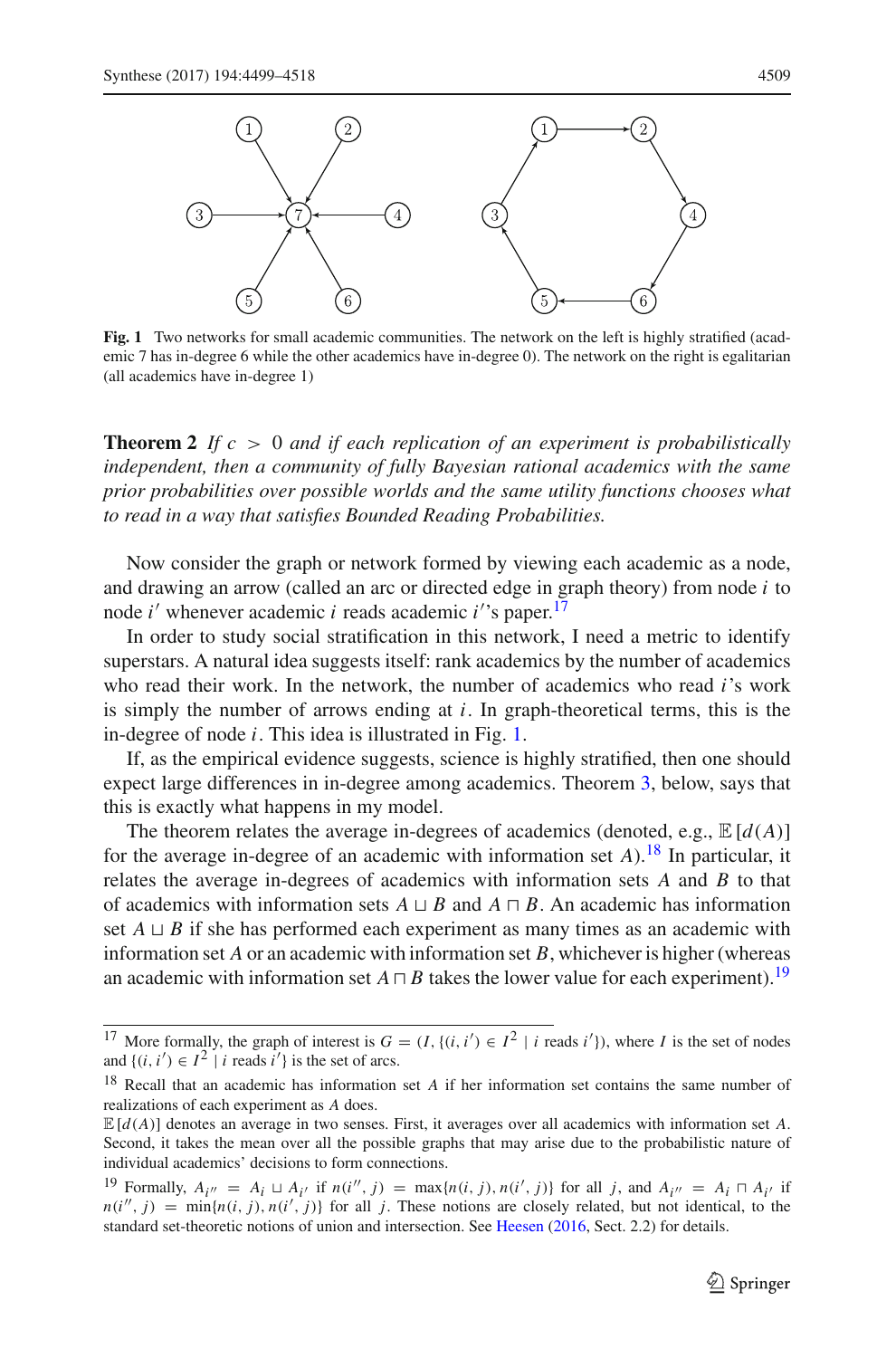For example, if information set *A* contains twelve replications of experiment 1 and eight replications of experiment 2 and information set *B* contains ten replications of each experiment then  $A \sqcup B$  contains twelve replications of experiment 1 and ten replications of experiment 2 (and  $A \sqcap B$  contains ten and eight replications, respectively). Or, on the loose interpretation, if the paper represented by information set *A* makes a greater theoretical advance than the paper represented by information set *B*, but *B* contains valuable empirical work as well, then information set  $A \sqcup B$  indicates a paper containing as great a theoretical advance as *A*, and empirical work as valuable as that in *B*. [20](#page-11-1)

<span id="page-11-0"></span>**Theorem 3** (Stratified In-Degrees). *Let I be an academic community satisfying Always Prefer Higher Epistemic Value and Bounded Reading Probabilities. If I is large enough, then for any two information sets A and B such that at least one academic in I has information set*  $A \sqcup B$ 

 $\mathbb{E}[d(A \sqcup B)] + \mathbb{E}[d(A \sqcap B)] \geq \mathbb{E}[d(A)] + \mathbb{E}[d(B)].$ 

*Moreover, if neither A nor B is identical to*  $A \sqcup B^{21}$  $A \sqcup B^{21}$  $A \sqcup B^{21}$  *and*  $\mathbb{E}[d(A \sqcup B)] > 0$  *then the above inequality can be strengthened to*

$$
\mathbb{E}[d(A\sqcup B)] > \mathbb{E}[d(A)] + \mathbb{E}[d(B)].
$$

What the theorem says is that if the set of academics is sufficiently large, the number of times a given paper is read increases rapidly—on average, faster than linearly—in the epistemic value of the information set. See [Heesen](#page-18-7) [\(2016,](#page-18-7) Sect. 2.5) for a proof.

What do I mean by "faster than linearly"? The following corollary makes this more precise.<sup>22</sup> Suppose that (part of) the academic community only performs replications of some subset *E* of the experiments (where *E* contains at least two experiments).

Let  $A_F(n)$  denote an information set containing *n* replications of each of the experiments in  $E$  (and nothing else). Let  $\hat{n}$  be the highest value of  $n$  such that at least one academic in *I* has information set  $A_E(n)$ . Say that *I* is dense in *E* if for each combination of number of replications of the experiments in *E* some academic has performed exactly that number of replications.<sup>[23](#page-11-4)</sup> The corollary (proven in [Heesen 2016,](#page-18-7) Sect. 2.6) shows that in dense communities the average number of times a paper is read increases exponentially in *n*.

**Corollary 1** (Exponential In-Degrees). *Let I be an academic community satisfying Always Prefer Higher Epistemic Value and Bounded Reading Probabilities. Let E be a subset of the experiments* ( $|E| \geq 2$ ) and suppose that *I* is dense in *E*. If *I* is large

<span id="page-11-1"></span><sup>&</sup>lt;sup>20</sup> How often does this happen? In social sciences like psychology and economics one frequently sees empirical work included in papers whose primary contribution is theoretical, or vice versa. This could be interpreted as at least attempting to create situations like that described in the main text.

<sup>&</sup>lt;sup>21</sup> That is, if neither *A* nor *B* contains the same number of replications of each experiment as  $A \sqcup B$ .

<span id="page-11-2"></span><sup>&</sup>lt;sup>22</sup> Thanks to Dominik Klein for suggesting that I include a corollary along these lines.

<span id="page-11-4"></span><span id="page-11-3"></span><sup>&</sup>lt;sup>23</sup> More formally, *I* is dense in *E* if for any combination of numbers  $n_1, \ldots, n_m$  (where  $1 \le n_j \le \hat{n}$  if *j* ∈ *E* and  $n_j$  = 0 if *j* ∉ *E*) there is an academic *i* ∈ *I* such that  $n(i, j) = n_j$  for all *j*.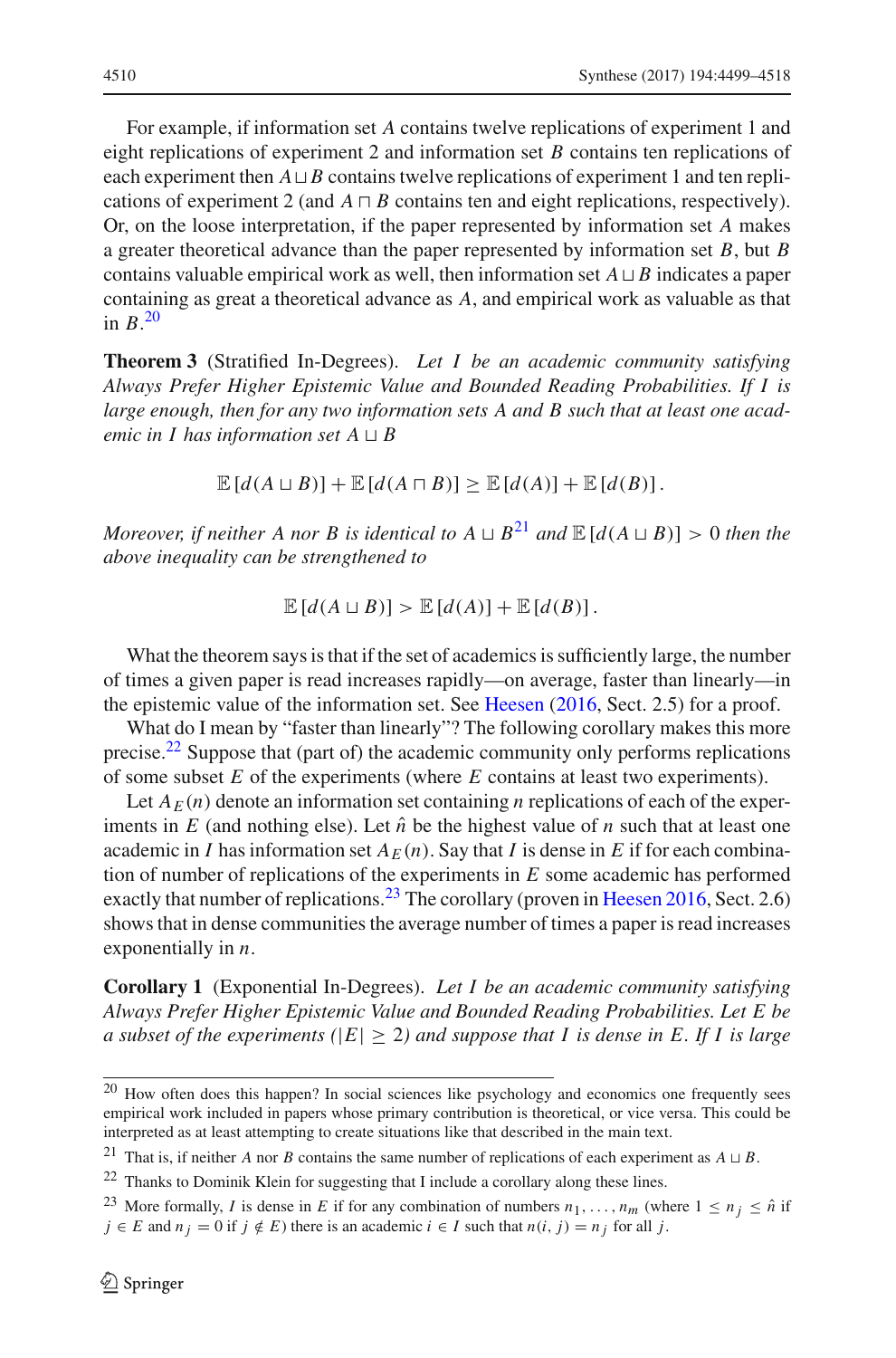*enough, then for all n (with*  $1 \le n \le \hat{n}$ ),

$$
\mathbb{E}\left[d(A_E(n))\right] \geq 2^{(n-1)(|E|-1)} \mathbb{E}\left[d(A_E(1))\right].
$$

The theorem and its corollary show that the pattern of stratification in my model reflects the pattern that can be seen in empirical metrics of stratification, e.g., using citation metrics. That is, most papers have few citations, while a rare few have a great number of citations [\(Price 1965;](#page-18-0) [Redner 1998\)](#page-19-0). This pattern is seen to arise from academics' preference for papers of high epistemic value. Thus this preference can be viewed as a sufficient condition for these patterns to arise.

#### <span id="page-12-0"></span>**5 A competence-based view of academic superstars**

In this section I show that the results from the previous section are consistent with a purely competence-based view of academic superstars. I argue for two consequences of this insight. First, one should not be too quick in concluding that particular patterns of stratification could not have resulted from differences in competence. Second, if the competence-based view is correct stratification has some important benefits. The next section considers the flip side of these arguments.

Stratified In-Degrees, the main result of Sect. [4,](#page-7-0) identified differences in the epistemic value of papers as a source of differences in the number of times they get read (their in-degree in the network). Because differences in competence can create differences in epistemic value, the result is consistent with a view on which only the most competent academics become superstars.

Toy Model [1](#page-1-3) in Sect. [2](#page-1-2) illustrates this. Differences in competence can create differences in the number of replications each academic is able to do, and by Stratified In-Degrees the most competent academics will be superstars.

Speaking more generally, on any interpretation of competence on which more competent academics tend to write papers of higher epistemic value (on either the strict or the loose interpretation), the competent academics will be the superstars. By Exponential In-Degrees, differences in epistemic value may be enlarged exponentially in terms of the amount of attention paid to academic work, as measured in, e.g., citation or productivity metrics.

This casts some suspicion on research that uses linear models to argue that differences in citation metrics or productivity metrics cannot be explained by differences in competence (e.g., [Cole and Zuckerman 1987](#page-18-14)[;](#page-18-15) Prpić 2002; [Medoff 2006;](#page-19-9) Knobloch-Westerwick and Glynn [2013](#page-18-15)). Their line of reasoning is roughly as follows:

- 1. There are differences in citation or productivity metrics that correlate with measurable characteristics of academics such as academic affiliation [\(Medoff 2006](#page-19-9)) or gender [\(Cole and Zuckerman 1987;](#page-18-14) Prpić 2002; [Knobloch-Westerwick and Glynn](#page-18-15) [2013\)](#page-18-15).
- 2. In a linear model that controls for competence, this correlation is not explained away.
- 3. Therefore, differences in competence cannot explain all differences in citation or productivity metrics.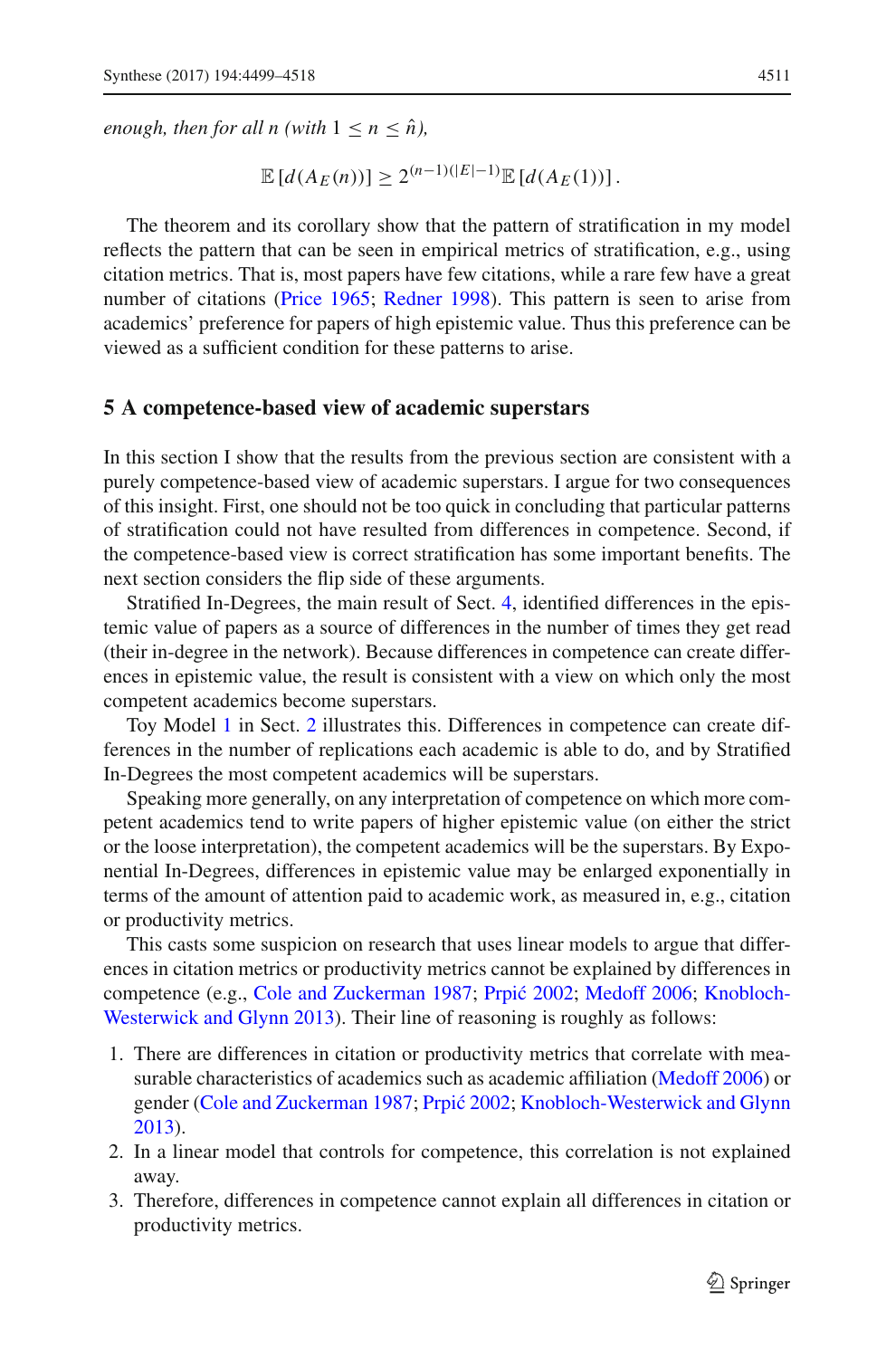They would thus use the results of regression analyses to reject the competencebased view of superstars I outlined. But this conclusion is too quick. The fact that a model in which competence and citations (or productivity) stand in a linear relation cannot explain all of the variance in citations does not rule out the possibility that a model using a nonlinear relation can. According to my results this may be exactly what is needed.

I do not claim to have shown that their conclusion is incorrect: I think it is quite plausible that characteristics of academics other than competence affect citations and productivity. I merely caution against basing this conclusion on linear models.

For the remainder of this section, suppose that the competence-based view of superstars I outlined is correct (cf. [Cole and Cole 1973](#page-18-1); [Rosen 1981;](#page-19-10) [Strevens 2006](#page-19-11)). That is, papers of high epistemic value tend to get read the most, competent academics tend to produce papers of high epistemic value, and therefore academic superstars are more competent than academic nobodies.

On this view, the social stratification of science has a number of benefits for academics and academic institutions. I identify three of them.

First, stratification greatly simplifies the maintenance of consensus in an academic community. Without a relatively high degree of consensus, scientific progress might be impossible, as the following quote argues. $^{24}$  $^{24}$  $^{24}$ 

Scientific progress is in part dependent upon maintaining consensus by vesting intellectual authority in stars. Without consensus, scientists would go off in hundreds of different directions, and science might lose its cumulative character. The stars in a particular field determine which ideas are acceptable and which are not. [\(Cole and Cole 1973](#page-18-1), p. 78)

So stratification seems necessary for progress. But "[i]t is only when the scientific community sees those exercising authority as deserving of it that the authority will be accepted" [\(Cole and Cole 1973,](#page-18-1) p. 80). If the competence-based view of superstars is correct, academics can rest assured that those exercising authority are in fact deserving of it.

Second, stratification can be of use to grant-awarding agencies such as the NSF and the NIH. In evaluating a research proposal, an important question is whether the academic who submitted it will be able to carry it out successfully. These agencies thus have an interest in estimating the academic competence of those submitting proposals.

On the competence-based view of superstars, this is easy. Citation metrics and publication counts provide straightforward measures of competence.<sup>[25](#page-13-1)</sup> Agencies like the NSF or the NIH use this information, presumably for this reason.

Third, stratification may be used by academics themselves to identify competent academics. Even if academics who work on very similar things are able to judge each

 $24$  [Kuhn](#page-18-16) [\(1962](#page-18-16)) makes a similar point.

<span id="page-13-1"></span><span id="page-13-0"></span><sup>&</sup>lt;sup>25</sup> At least relatively speaking. If citation metrics or publication metrics were used as if they provided a numerical scale of competence, differences in competence would likely be exaggerated, as I showed above. But the competence-based view supports judgments like "Academic *i* is among the 10 % most cited in her field, therefore she is among the 10 % most competent".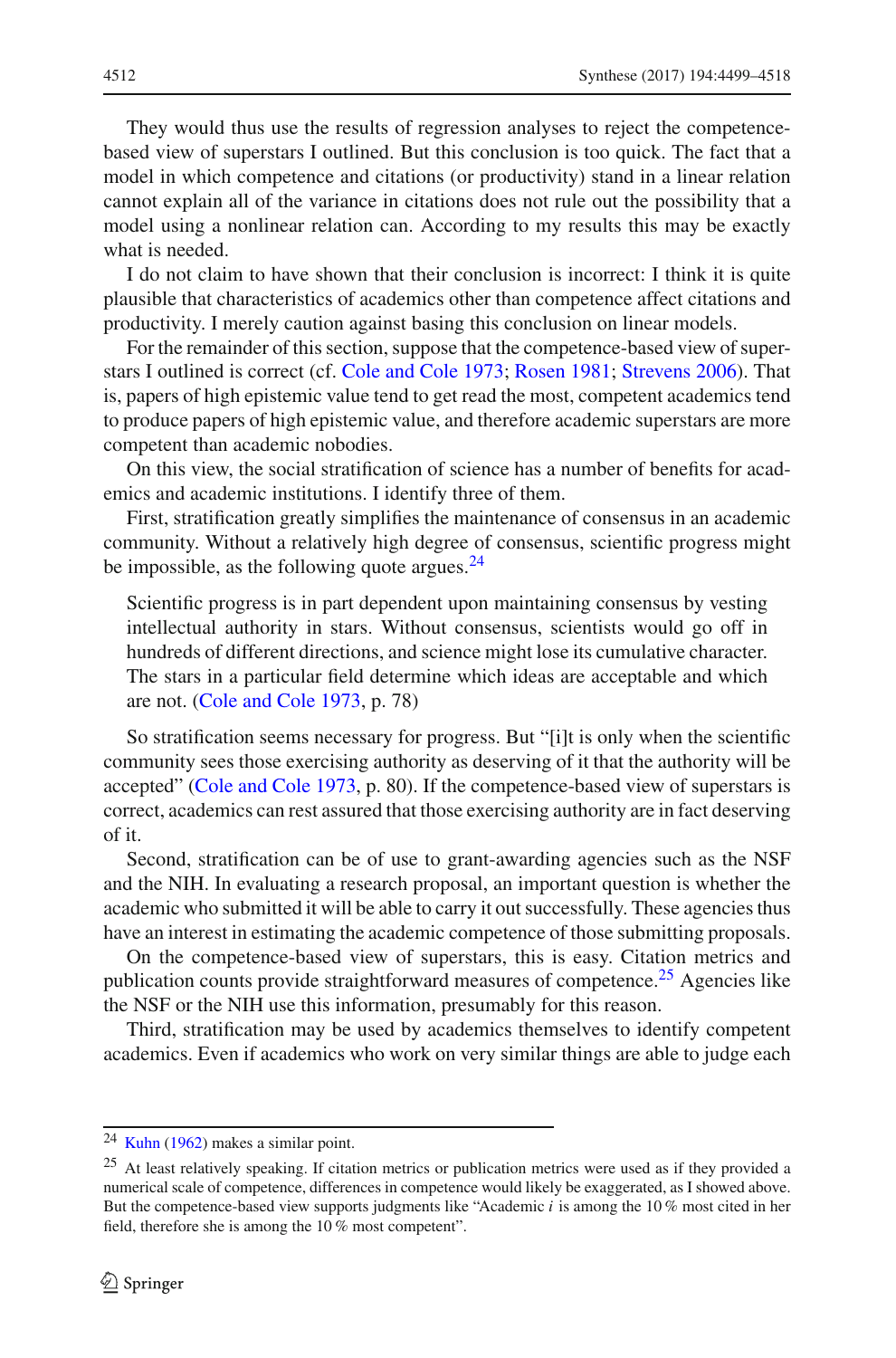other's competence directly, they still lack the time and the expertise to judge the competence of academics outside their small range of collaborators and competitors.

This suggests an explanation for the Matthew effect, the observation that when two academics make the same discovery (either independently or collaboratively), the academic who is already a superstar receives more recognition for it [\(Merton 1968](#page-19-12)). On [Merton'](#page-19-12)s own view, it is a result of the fact that academics pay more attention to papers written by superstars. According to [Merton,](#page-19-12) this fact aids the efficiency of communication in science, but the Matthew effect itself is a pathology.

Strevens [\(2006](#page-19-11)) goes a step further by arguing that differential recognition is justified. The idea is that the mere presence of a superstar's name makes a paper more trustworthy. In this way the superstar earns the additional recognition. So the Matthew Effect is not a pathology.

The competence-based view of superstars endorses both suggestions. If academics use the names of superstars to identify papers to read outside their own subfield, they will identify papers of high epistemic value, aiding the efficiency of communication. And because superstars can be trusted to be competent, putting more trust in papers written by superstars is also justified.

It is worth noting how the model and the Matthew effect interact here. The idea is that whenever a paper by a young academic is published, its epistemic value determines how many academics in the immediate academic community of the author will read it. Papers of high epistemic value stand out, and their authors stand out from their peers.

This is where the "short run" analysis of the model stops. In the longer run, the Matthew effect takes over. The differences in recognition already present in the group of young academics are exacerbated as academics further afield notice the work of the ones that stood out and ignore the work of the others. If the initial differences in recognition are the result of differences in competence, the larger subsequent differences in recognition—driven by the Matthew effect—continue to track competence.

## <span id="page-14-0"></span>**6 A role for luck**

I have suggested that differences in epistemic value might be responsible for the social stratification of science (in combination with the Matthew effect). If this is correct, it does not follow that the competence-based view of superstars is correct. In this section I consider the possibility that luck is partially or wholly responsible for differences in epistemic value. I argue that the mere fact that this is possible has consequences for evaluating stratification.

To see that luck by itself could produce the patterns typical of socially stratified academic science, we need only consider Toy Model [2](#page-2-2) from Sect. [2](#page-1-2) again. Here, differences in epistemic value between papers are generated purely randomly, yet by Stratified In-Degrees and Exponential In-Degrees these differences are sufficient for extremely stratified patterns of attention.

Moreover, Toy Model [3](#page-3-1) and Proposition [1](#page-3-0) suggested that, at least in some circumstances, luck can drown out competence.

The consequences drawn in this section regarding luck do not depend on the particular interpretation of luck given in Sect. [2.](#page-1-2) Any alternative interpretation suffices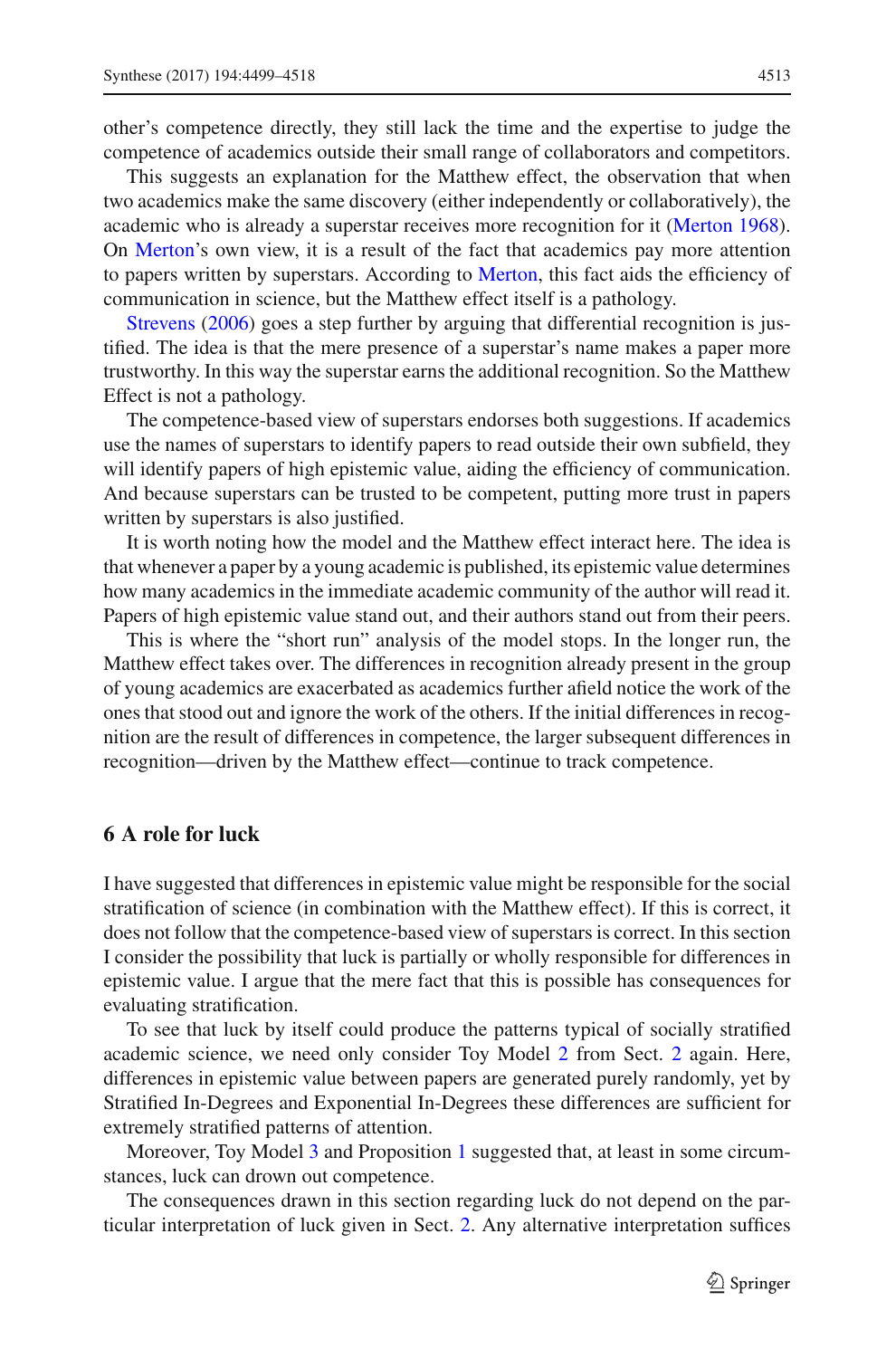as long as it (a) can generate differences in epistemic value (on either the strict or the loose interpretation), and (b) academics who have produced work of high epistemic value in the past are not particularly likely to do so again in the future (although the Matthew effect may create an impression to the contrary).

What conclusions can one draw about individual superstars in light of the possibility of lucky superstars? Suppose one thought that academics who produced work of high epistemic value in the past are likely to do so again in the future. Strevens seems to endorse this when he writes "I do not need to argue, I think, that a discovery produced by a scientist with a demonstrated record of success has more initial credibility than a discovery produced by an unknown" [\(Strevens 2006,](#page-19-11) p. 166).

I have argued that it is possible that the "demonstrated record of success" was obtained through luck. This does not show that one would be mistaken to assign more credibility to a discovery made by an academic with such a record. But it does show that that record is not in itself a decisive argument for this assignment of credibility. (This is essentially the first argument of Sect. [5](#page-12-0) run in reverse.)

If an academic becomes a superstar through luck, independent of competence (cf. footnote [4\)](#page-2-1), then the epistemic value of her past work is not predictive of her future work. In fact, her past performance is indistinguishable from that of a highly competent academic, while her future performance is (probabilistically) indistinguishable from that of an average academic.

This undermines the second and third benefits of stratification I identified in Sect. [5.](#page-12-0) According to the second benefit, grant-awarding agencies can use stratification to assess the competence of academics. According to the third benefit, academics themselves can do the same, assessing in particular academics outside their own subfield. But these assessments may go awry if there are lucky superstars. In the worst case (see Proposition [1\)](#page-3-0), the vast majority of these assessments are mistaken.

What about the first benefit, according to which stratification is a necessary condition for maintaining consensus, which is itself a necessary condition for scientific progress? The possibility of lucky superstars undermines the argument that those able to affect what counts as the consensus in an academic community are particularly wellsuited for that position. While competent superstars may be better judges of future work that challenges or reaffirms the consensus, there is no reason to expect lucky superstars to be. If academics thought most superstars were lucky rather than competent, they might no longer rely on superstars' opinions to determine the direction of the field, effectively destroying consensus and progress.

However, that point does not affect the claim that stratification may be necessary for progress. If most academics believe that superstars are competent—as they seem to do—consensus and the possibility of progress are maintained (albeit through a kind of "noble lie" if in fact most superstars are lucky). Perhaps this is the only way to maintain consensus and the possibility of progress, as [Cole and Cole](#page-18-1) [\(1973,](#page-18-1) pp. 77– 83) suggest. This is the only purported benefit of stratification I found in the literature that does not rely on the competence-based view.

Is it true that consensus and progress are impossible without stratification? This is a hard question to answer, as modern academic science has always been highly stratified. One might construct a model to investigate under what conditions consensus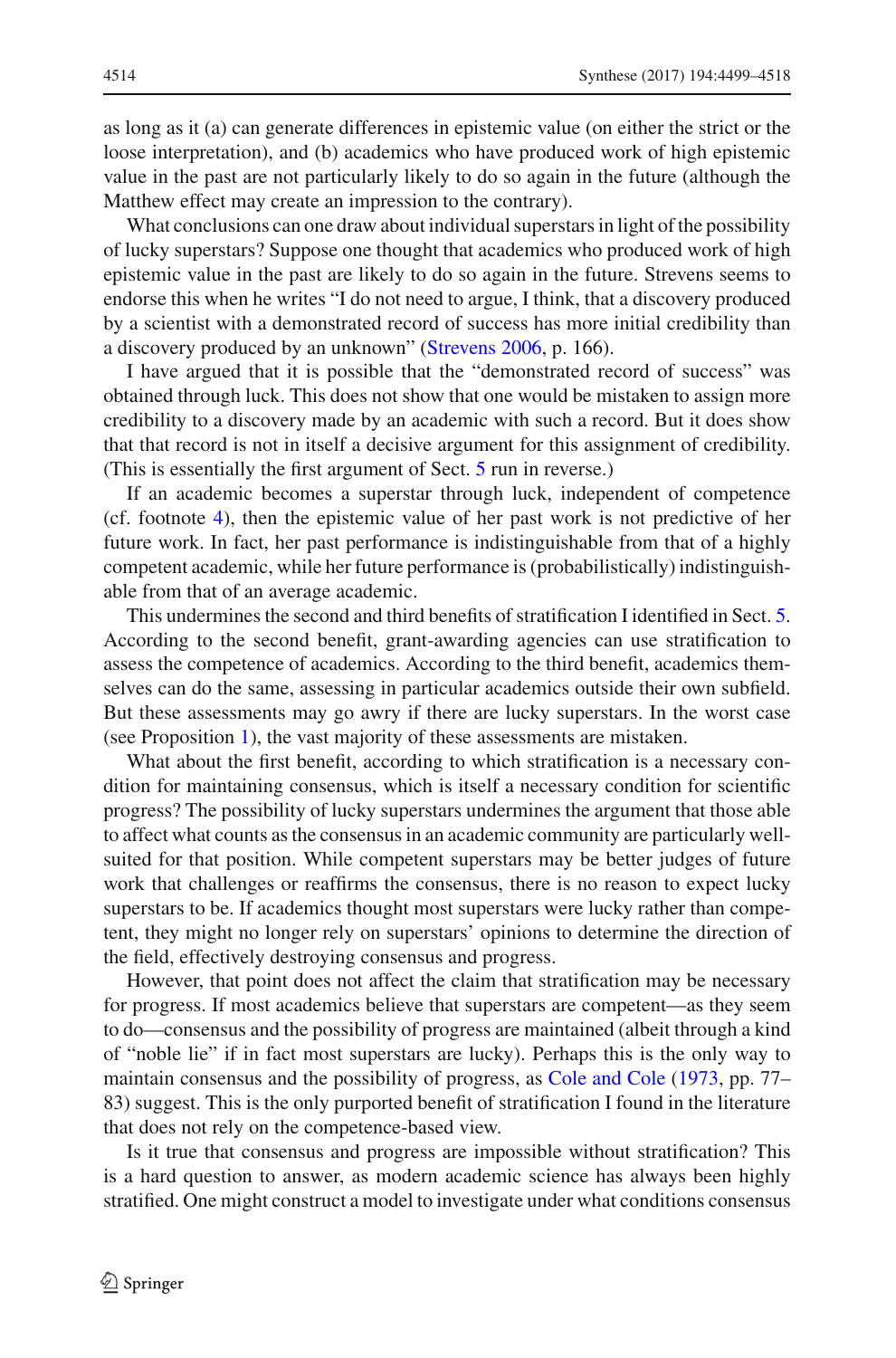and progress are possible in a non-stratified academic community, but that is beyond the scope of this paper. I offer some informal remarks instead.

The absence of stratification may well prevent academics from judging those outside their own subfield. But it does not seem to prevent academics in small communities (say, up to [a](#page-18-17) [hundred](#page-18-17) [or](#page-18-17) [so\)](#page-18-17) [from](#page-18-17) [learning](#page-18-17) [to](#page-18-17) [trust](#page-18-17) [\(or](#page-18-17) [distrust\)](#page-18-17) [each](#page-18-17) [other](#page-18-17) [\(](#page-18-17)Holman and Bruner [2015](#page-18-17), Sect. 5). Consensus and progress would seem to be possible within such communities.

Aggregating the results of these communities would be harder. For one, it may be impossible to tell for those outside a community whether a given academic is representative of it. And the communities may be less interested in unifying their results with those of other communities. Governments and grant-giving agencies may need to play a more active role to extract socially useful information from such a decentralized academic environment.

These considerations certainly do not show that non-stratified academic science would be particularly effective. But they show that it is not obviously true that stratification is necessary for consensus and progress. A more sustained argument is needed to settle this question one way or the other.

In the absence of such an argument, all the benefits of stratification that I have identified rely on the possibility of using the stratification of science to pick out particular academics as highly competent. But if there is a role for luck, not all superstars are highly competent. Worse, because they are indistinguishable by past performance, it is impossible to tell a lucky superstar from a competent one.

The problem could be mitigated if there was a way to show that most superstars are in fact highly competent. This might appear to be a testable proposition. Take a random sample of superstars and a random sample of nobodies, and measure the epistemic value of their next paper. If stratification mostly tracks competence, the superstars should produce more valuable work than the nobodies, whereas if stratification mostly tracks luck, their work should be of similar epistemic value. Evidence of the former would suggest that using stratification to assess competence is a mostly reliable mechanism, and so the identified benefits mostly hold.

The problem is that the only way to measure epistemic value is via other academics' assessment. The Matthew effect establishes that academics rate the work of superstars more highly than that of nobodies even when they are of similar epistemic value.<sup>[26](#page-16-0)</sup> So regardless of whether stratification in fact tracks competence or luck, superstars would appear to produce more valuable work than nobodies.

Thus the Matthew effect makes it impossible to determine whether superstars are mostly competent or mostly lucky. Because the benefits of stratification depend on the assumption that most superstars are competent (in the absence of an argument that stratification is necessary for progress), it is impossible to prove that stratification is

<span id="page-16-0"></span><sup>&</sup>lt;sup>26</sup> If I am right that epistemic value can only be measured by academics' assessments, how could [Merton](#page-19-12) [\(1968](#page-19-12)) establish the Matthew effect in the first place? He noted that if a superstar and a nobody co-authored a paper together, the superstar received more credit than the nobody; this obviously controls for epistemic value. He also noted that if a superstar and a nobody made the same discovery independently, the superstar received more credit; this arguably also controls for epistemic value. However, these strategies are not helpful in the measurement problem I describe.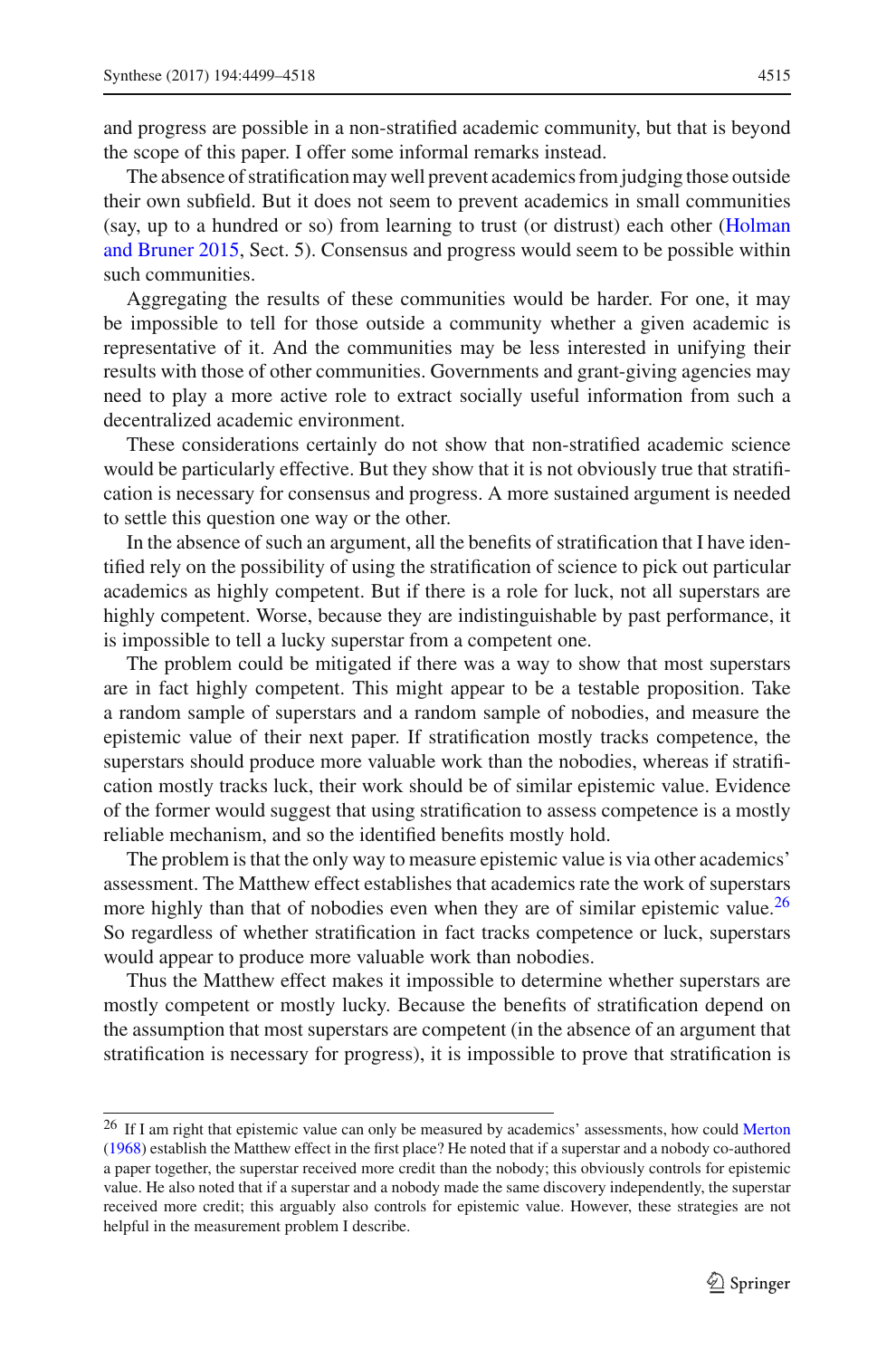beneficial, at least in the ways identified in the literature. This is not an argument that stratification is not beneficial; merely that it cannot be shown to be.

Having stated this conclusion, I return briefly to some of the assumptions of the model. I assumed that academics prefer to read papers of high epistemic value and that academics know the epistemic value of the papers produced in the community before they read them.

While these assumptions may be unrealistic, it seems unlikely that relaxing them would change the conclusion. I reason as follows. The benefits of stratification depend on the assumption that superstars are competent. Competent academics are more likely to produce papers of high epistemic value. Relaxing either of the assumptions just mentioned would make the correlation between epistemic value and stratification weaker rather than stronger. As a result, superstars are less likely to be highly competent. So relaxing these assumptions does not make it easier to prove that stratification is beneficial.

# **7 Conclusion**

I have used a formal model to show that a preference for reading papers of high epistemic value is sufficient to produce social stratification in science.

The model is consistent with a competence-based view of superstars. In particular, small differences in competence are sufficient to produce extreme stratification. On this basis, I caution against those who would conclude (based on linear models) that the stratification actually observed is too extreme to be explained by competence.

On a competence-based view of superstars, stratification has a number of benefits to academics and academic institutions. All but one of these benefits, however, assume that stratification can reliably be used to identify highly competent academics. The remaining one I found to be underargued.

Luck may also give rise to superstars. In fact, there is some reason to believe that if luck and competence both give rise to superstars, lucky superstars are more common than competent ones. Because they are indistinguishable by past performance, the possibility of lucky superstars prevents the reliable identification of competence via stratification.

Due to the Matthew effect, it is impossible to measure the ratio of competent to lucky superstars. Since the benefits of stratification rely on that ratio being high, it is impossible to show that stratification has the benefits hitherto ascribed to it.

I conclude by raising a few questions for future work. First, what happens if the model is changed to explicitly consider longer periods of time? While I have described informally a situation in which multiple iterations of the model are used successively, interacting with the Matthew effect, capturing these interactions in a formal model can make my claims more precise.

Second, what would a science without stratification look like? Under what circumstances are consensus and progress possible? Explicitly considering an alternative picture of science or academia may also bring into focus other potential benefits or harms of stratification. Formal models are ideally suited to investigate counterfactuals like these.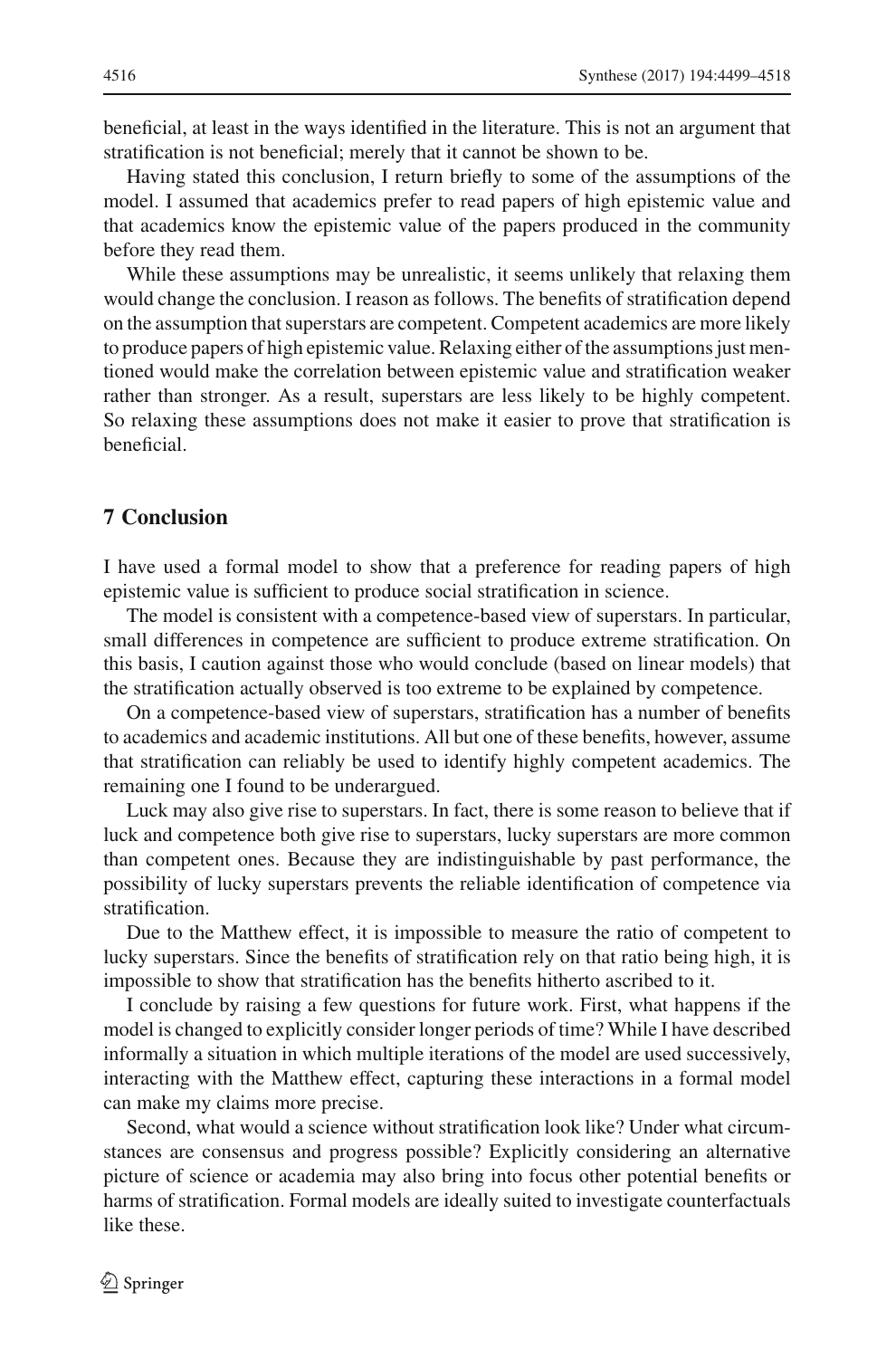**Acknowledgements** Thanks to Kevin Zollman, Teddy Seidenfeld, Katharine Anderson, Tomas Zwinkels, Liam Bright, Aidan Kestigian, Conor Mayo-Wilson, Dominik Klein, the anonymous reviewers, and audiences at the Congress on Logic and Philosophy of Science in Ghent, Philosophy and Theory of Artificial Intelligence in Oxford, the Society for Exact Philosophy in Pasadena, and Agent-Based Modeling in Philosophy in Munich for valuable comments and discussion. This work was partially supported by the National Science Foundation under Grant SES 1254291

**Open Access** This article is distributed under the terms of the Creative Commons Attribution 4.0 International License [\(http://creativecommons.org/licenses/by/4.0/\)](http://creativecommons.org/licenses/by/4.0/), which permits unrestricted use, distribution, and reproduction in any medium, provided you give appropriate credit to the original author(s) and the source, provide a link to the Creative Commons license, and indicate if changes were made.

# **References**

- <span id="page-18-5"></span>Anderson, K. A. (2016). A model of collaboration network formation with heterogeneous skills. *Network Science*, *4*(2), 188–215. ISSN 2050-1250. doi[:10.1017/nws.2015.33.](http://dx.doi.org/10.1017/nws.2015.33) [http://journals.cambridge.org/](http://journals.cambridge.org/article_S2050124215000338) [article\\_S2050124215000338.](http://journals.cambridge.org/article_S2050124215000338)
- <span id="page-18-8"></span>Aumann, R. J. (1976). Agreeing to disagree. *The Annals of Statistics*, *4*(6), 1236–1239. ISSN 00905364. [http://www.jstor.org/stable/2958591.](http://www.jstor.org/stable/2958591)
- <span id="page-18-6"></span>Bala, V., & Goyal, S. (2000). A noncooperative model of network formation. *Econometrica*, *68*(5), 1181– 1229. ISSN 1468-0262. doi[:10.1111/1468-0262.00155.](http://dx.doi.org/10.1111/1468-0262.00155)
- <span id="page-18-3"></span>Barabási, A., & Albert, R. (1999). Emergence of scaling in random networks. *Science*, *286*(5439), 509–512. ISSN 00368075. [http://www.jstor.org/stable/2899318.](http://www.jstor.org/stable/2899318)
- <span id="page-18-12"></span>Bright, L. K. (2016). On fraud. *Philosophical Studies*, forthcoming. ISSN 1573-0883. doi[:10.1007/s11098-](http://dx.doi.org/10.1007/s11098-016-0682-7) [016-0682-7.](http://dx.doi.org/10.1007/s11098-016-0682-7)
- <span id="page-18-1"></span>Cole, J. R., & Cole, S. (1973). *Social stratification in science*. Chicago: University of Chicago Press. ISBN 0226113388.
- <span id="page-18-14"></span>Cole, J. R., & Zuckerman, H. (1987). Marriage, motherhood and research performance in science. *Scientific American*, *256*(2), 119–125. ISSN 0036-8733. doi[:10.1038/scientificamerican0287-119.](http://dx.doi.org/10.1038/scientificamerican0287-119)
- <span id="page-18-0"></span>de Solla Price, D. J. (1965). Networks of scientific papers. *Science*, *149*(3683), 510–515. ISSN 00368075. [http://www.jstor.org/stable/1716232.](http://www.jstor.org/stable/1716232)
- <span id="page-18-9"></span>Geanakoplos, J. D., & Polemarchakis, H. M. (1982). We can't disagree forever. *Journal of Economic Theory*, *28*(1), 192–200. ISSN 0022-0531. doi[:10.1016/0022-0531\(82\)90099-0.](http://dx.doi.org/10.1016/0022-0531(82)90099-0) [http://www.sciencedirect.](http://www.sciencedirect.com/science/article/pii/0022053182900990) [com/science/article/pii/0022053182900990.](http://www.sciencedirect.com/science/article/pii/0022053182900990)
- <span id="page-18-13"></span>Good, I. J. (1967). On the principle of total evidence. *The British Journal for the Philosophy of Science*, *17*(4), 319–321. ISSN 00070882. [http://www.jstor.org/stable/686773.](http://www.jstor.org/stable/686773)
- <span id="page-18-4"></span>Grim, P., Singer, D. J., Fisher, S., Bramson, A., Berger, W. J., Reade, C., Flocken, C., & Sales, A. (2013). Scientific networks on data landscapes: Question difficulty, epistemic success, and convergence. *Episteme*, *10*, 441–464. ISSN 1750-0117. doi[:10.1017/epi.2013.36.](http://dx.doi.org/10.1017/epi.2013.36) [http://journals.cambridge.org/article\\_](http://journals.cambridge.org/article_S1742360013000361) [S1742360013000361.](http://journals.cambridge.org/article_S1742360013000361)
- <span id="page-18-7"></span>Heesen, R. (2016). Network formation with heterogeneous nodes and stochasticity. Technical Report CMU-PHIL-191, Carnegie Mellon University. [http://www.cmu.edu/dietrich/philosophy/docs/tech-reports/](http://www.cmu.edu/dietrich/philosophy/docs/tech-reports/191_Heesen.pdf) [191\\_Heesen.pdf.](http://www.cmu.edu/dietrich/philosophy/docs/tech-reports/191_Heesen.pdf)
- <span id="page-18-17"></span>Holman, B., & Bruner, J. P. (2015). The problem of intransigently biased agents. *Philosophy of Science*, *82*(5), 956–968. ISSN 00318248. [http://www.jstor.org/stable/10.1086/683344.](http://www.jstor.org/stable/10.1086/683344)
- <span id="page-18-2"></span>Jackson, M. O., & Wolinsky, A. (1996). A strategic model of social and economic networks. *Journal of Economic Theory*, *71*(1), 44–74. ISSN 0022-0531. doi[:10.1006/jeth.1996.0108.](http://dx.doi.org/10.1006/jeth.1996.0108) [http://www.sciencedirect.](http://www.sciencedirect.com/science/article/pii/S0022053196901088) [com/science/article/pii/S0022053196901088.](http://www.sciencedirect.com/science/article/pii/S0022053196901088)
- <span id="page-18-10"></span>Joyce, J. M. (1998). A nonpragmatic vindication of probabilism. *Philosophy of Science*, *65*(4), 575–603. ISSN 00318248. [http://www.jstor.org/stable/188574.](http://www.jstor.org/stable/188574)
- <span id="page-18-11"></span>Kitcher, P. (1993). *The advancement of science: Science without legend. Objectivity without Illusions*. Oxford: Oxford University Press. ISBN 0195046285.
- <span id="page-18-15"></span>Knobloch-Westerwick, S., & Glynn, C. J. (2013). The Matilda effect–role congruity effects on scholarly communication: A citation analysis of communication research and journal of communication articles. *Communication Research*, *40*(1), 3–26. doi[:10.1177/0093650211418339.](http://dx.doi.org/10.1177/0093650211418339)
- <span id="page-18-16"></span>Kuhn, T. S. (1962). *The structure of scientific revolutions*. Chicago: The University of Chicago Press.